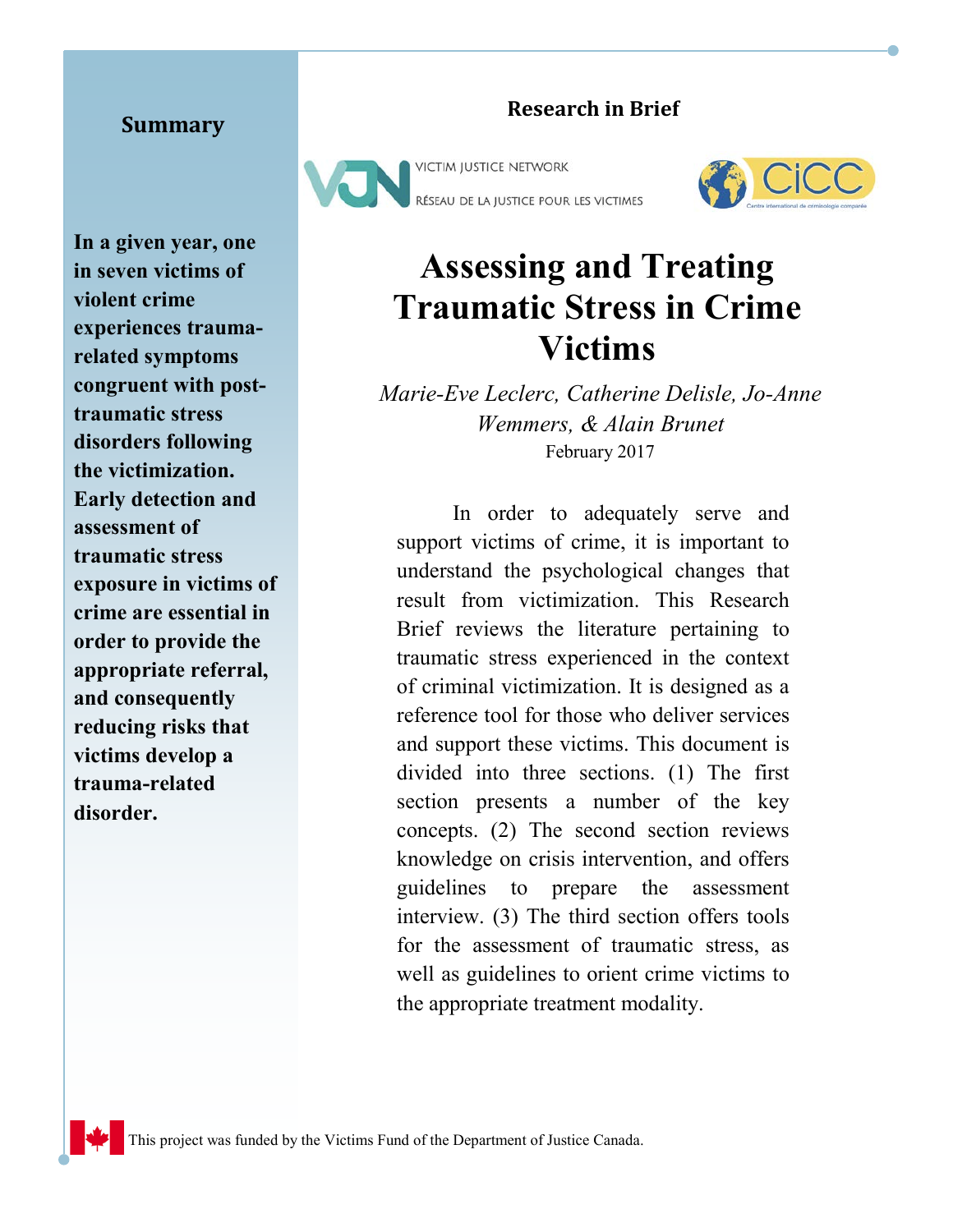



#### **PART I: Traumatic Stressor, Crime Victims, and Acute Stress Responses**

#### **1.1 Stressors and the Stress Response**

Life inevitably includes the experience of stressors, which are events or circumstances that threaten an individual's physical or mental wellbeing (Ford, Grasso, Elhai, & Courtois, 2015). When exposed to a stressor, individuals automatically evaluate two characteristics linked to the stressor: (a) its degree of *threat*, and (b) the probability that one can successfully cope with it, or their *self-efficacy* (Lazarus & Folkman, 1984). This evaluation, in turn, determines the person's experience of *stress*. Although unpleasant, stress reactions are adaptive because they prompt the use of coping strategies that will enable the person to eventually adapt to the stressor (Fergus & Zimmerman, 2005; Grych, Hamby, & Banyard, 2015). *Internal* coping mechanisms include certain personality dispositions, as well as emotional, cognitive, and behavioral abilities. *External* coping mechanisms include supportive resources in the person's environment. It is important to note that the amount and efficiency of coping mechanisms needed for adaptation depends on the degree of stress reactions (Calhoun & Atkeson, 1991). For instance, stressors of minimal threat will provoke minimal stress reactions and thus necessitate minimal coping strategies.

The individual's capacity to cope will determine in part the amount of stress *experienced* along with the severity of the stressor (Ford et al. 2015). For instance, everyday stressors posing minimal threat provoke only slight stress reactions that are generally easy to cope with, and thus stress levels remain low. Yet, certain types of stressors pose significant threat and thus provoke debilitating stress reactions that are significantly more difficult to cope with (Ford et al., 2015). *Traumatic stressors* are an example of the latter.

#### **1.2 Traumatic Stressors, Traumatic Stress Reactions, and Crime Victims**

#### *Defining traumatic stressors and traumatic stress reactions*

According to the DSM-5 (American Psychiatric Association [APA, 2013], p. 271), a *traumatic* stressor is an event characterized by the exposure to actual or threatened death, serious injury, or sexual violence. The event can be experienced in one (or more) of the following ways: (1) Directly experiencing the event; (2) Witnessing, in person, the event as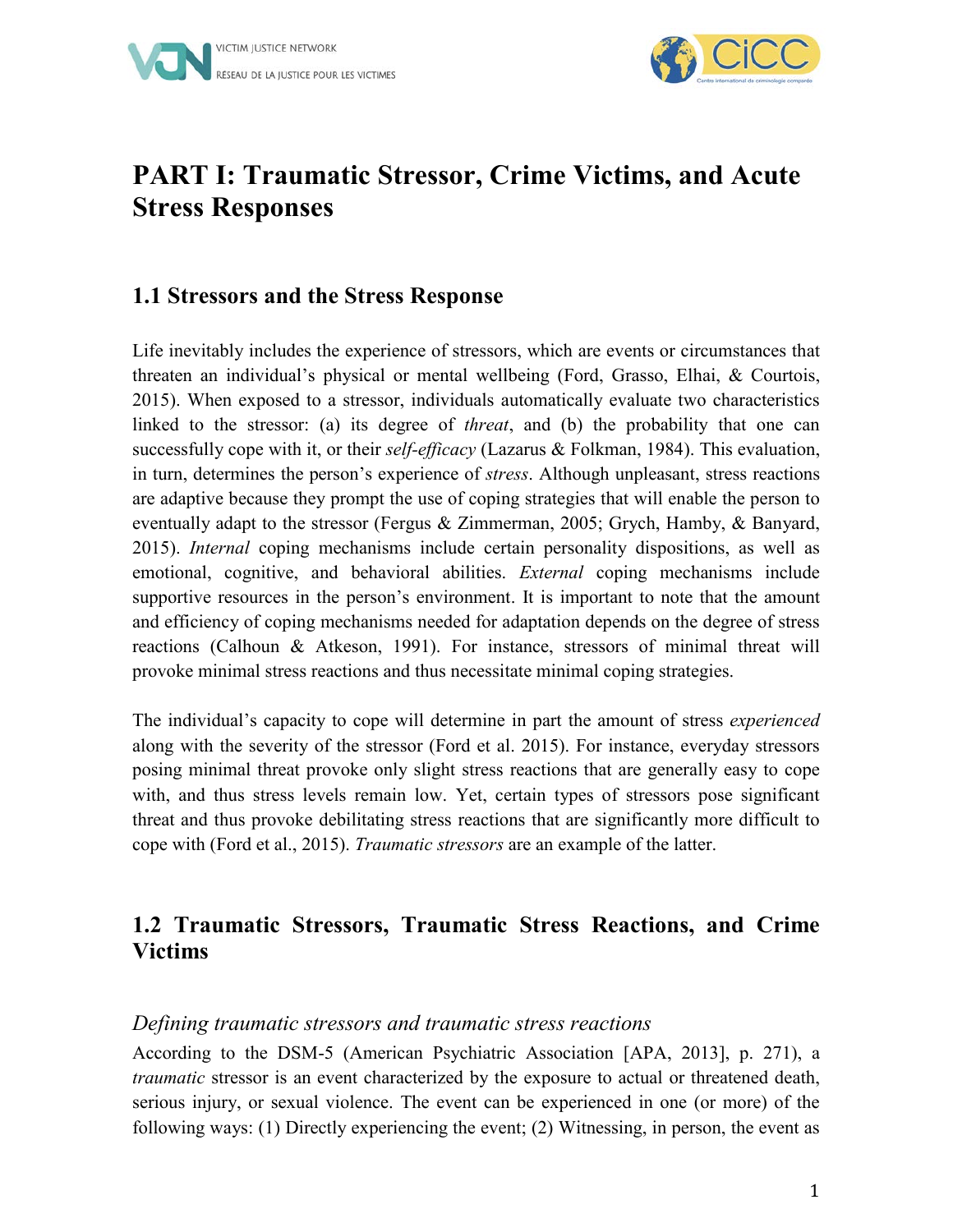



it occurred to others; (3) Learning that the event occurred to a close other. (4) Experiencing repeated or extreme exposure to aversive details of a traumatic event.

#### *At-risk population for psychological trauma: Crime victims*

Traumatic stress and crime often co-occur. A *crime* is defined as an activity that violates the criminal code and that is punishable by sanction. In 2015, national police services in Canada reported 1.9 million criminal code incidents, excluding traffic incidents (Allen, 2015). Most can be classified as violent crimes, involving the use of force or presence or threat of injury (sexual assault, physical assault or robbery), and as non-violent crimes, often referred to as household victimization, involving mostly property crimes such as breaking and entering, theft of motor vehicle or parts, theft of household property or vandalism (Perreault, 2015). In 2015, police reported 381,000 violent crimes and 1.5 million non-violent incidents (Allen, 2015). However, it is important to keep in mind that these numbers are based on police reports. According to Canada's General Social Survey of 2014, less than one-third (31%) of crimes were reported to the authorities in 2014, including 50% of break-ins and 5% of sexual assaults (Perreault, 2015).

A *victim of crime* is defined as an individual who has experienced physical or emotional harm, or who has suffered economic loss, as a result of a criminal act (Allen, 2015). One quarter of violent crimes take place at the victim's workplace, and half of the victims (52%) know their attacker (Allen, 2015; Perreault, 2015). Moreover, one in seven victims of violent crime experienced symptoms congruent with post-traumatic stress disorder following their victimization (Allen, 2015; Perreault, 2015).

#### **1.3 Coping Strategies Typically Used by Crime Victims**

Coping strategies can be classified as adaptive or maladaptive, and the use of one type of strategy over the other can play a role in resilience and post-traumatic recovery (Gloria & Steinhardt, 2016; Kirby, Shakespeare-Finch & Palk, 2011; Sharma, Shoshanna, Brennan, & Betancourt, 2017). *Positive, or adaptive coping strategies* are focused on changing one's experience of the traumatic stressor by concentrating on self-growth or by focusing on possible solutions to diminish stress. In contrast, *negative, or maladaptive coping strategies* diverge attention away from self-growth and from problem-solving efforts. Table 1 lists adaptive and maladaptive coping strategies.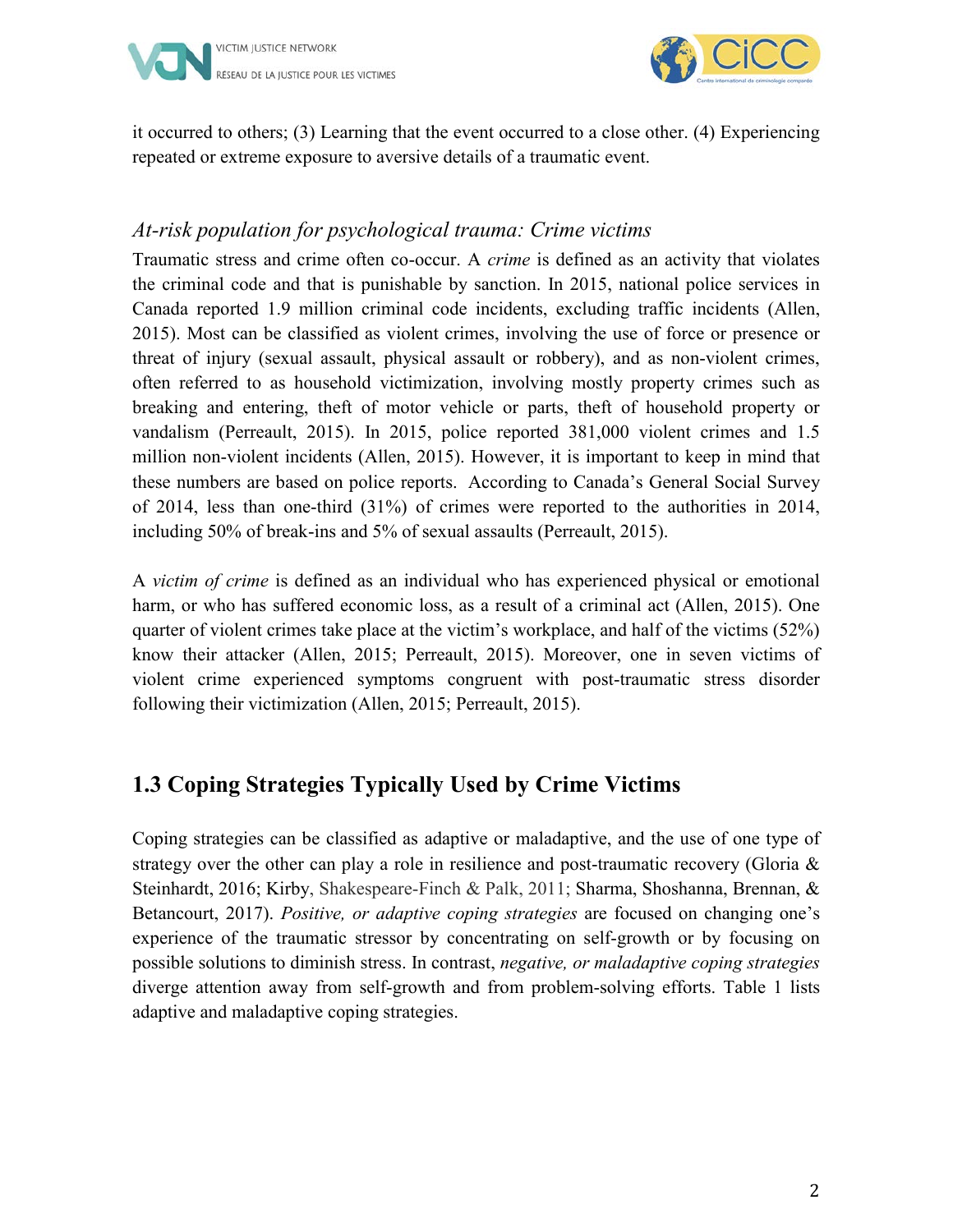

#### **1.4 Determining Factors for Coping Efficacy and Adaptation**

There is considerable variation in the ability of victims to cope with traumatic stress. It is important to remember that most victims display *resilience* in the face of adversity (Feder, Nestler, & Charney, 2009; Bonanno, 2004), such that they are able to successfully adapt to the traumatic stressor (Charney, 2004; Breslau, 2002; Masten, 2011). Yet, some victims of violent crime are unable to cope efficiently with traumatic stressors, and a psychological crisis may ensue (Breslau, 2009; Martin et al., 2013). Exposure to the same traumatic stressor can impact two individuals very differently, and thus their individual determining factors must be considered. The impact of traumatic stressors results from the dynamic interaction of personal and situational factors that were present before (pre-), during (peri-) and after (posttraumatic) the event (Rutter, 2012; Sayed, Iacoviella, & Charney, 2015; Lauth-Lebens & Lauth, 2016; Carlson et al., 2016). These three groups of factors are further described below and summarized in Table 2.

#### *Pretraumatic Factors*

Certain skills, or personal strengths, of the individual can increase the probability that they will efficiently cope and adapt to a traumatic stressor (Peterson, Park, Pole, D'Andrea, & Seligman, 2008). Firstly, self-regulatory skills, one's ability to monitors and modulates their emotional experiences, influence how efficiently the individual can manage both initial and long-term stress reactions (Cole, Martin, & Dennis, 2004). They also influence the individual's ability to control emotional experience through emotion regulation, and are associated with increased self-efficacy (Layous, Chancellor, & Lyubomirsky, 2014; Grych et al., 2015). Secondly, cognitive flexibility skills influence the meaning that victims will attribute to the event as they attempt to understand its significance (Lazarus  $\&$  Folkman, 1984; Park, 2010). Lastly, interpersonal skills ease adaptation by promoting better quality social support networks (Thoits, 2011). The more an individual possess these characteristics, and the more varied these skills are, the higher the probability that the individual will display resilience in the face of trauma (Schnell, 2011; Grych et al., 2015).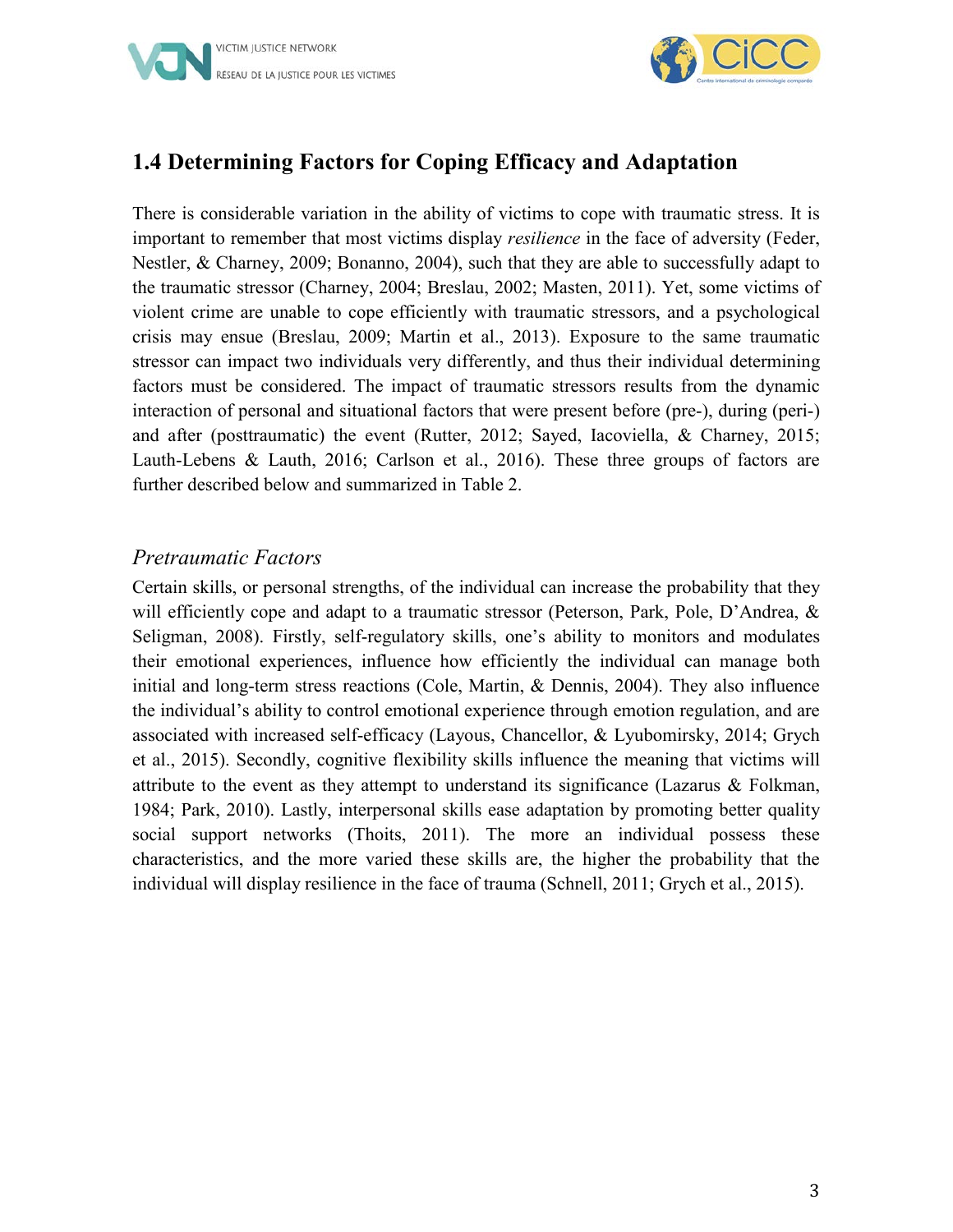| U DE LA JUSTICE POUR LES Y | Ĥ<br>Ş |
|----------------------------|--------|



### Table 1.

# Coping Strategies Typically Used by Victims of Crimes **Coping Strategies Typically Used by Victims of Crimes**

## **Adaptive Coping Strategies** Adaptive Coping Strategies

**Problem-solving or approach coping:** strategies and efforts in the form of direct action, decision-making, plaming. These are directed at solving a problem and mitigating<br>sources of distress<sup>2,9,14-18</sup>. Among others, thi sources of distress<sup>2-9-14-18</sup>. Among others, this coping strategy includes: **Problem-solving or approach coping:** strategies and efforts in the form of direct action, decision-making, planning. These are directed at solving a problem and mitigating

- social services, and mental health providers) Use of social support: Seeking help from natural support sources (members of their social network), spiritual leaders and professional support groups (justice system,  $\frac{1}{1.9}$ social services, and mental health providers)  $\overline{r}^9$ . **Use of social support:** Seeking help from natural support sources (members of their social network), spiritual leaders and professional support groups (justice system,
- **Self-Help, or information seeking:** Collecting information concerning the justice system, community resources, common experiences amongst victims of violent crime,<br>and so on <sup>1-10-16-18</sup>. and so on  $1-10-16-18$ . **Self-Help, or information seeking:** Collecting information concerning the justice system, community resources, common experiences amongst victims of violent crime,
- **Activities geared towards empowerment:** This includes taking self-defense classes to reduce the possibility of future victimization; activism, such as sharing one's<br>experience with others with the aim of advocating for th experience with others with the aim of advocating for the protection of future victims 10-11. **Activities geared towards empowerment:** This includes taking self-defense classes to reduce the possibility of future victimization; activism, such as sharing one's

experience **Emotion-focused coping:** This includes *positive thinking, relaxation, expression of emotion, and distraction*, all of which are aimed at ameliorating the victim's emotional are expression of emotion and distriction and experience  $^{4-8}$ **Emotion-focused coping:** This includes *positive thinking, relaxation, expression of emotion, and distraction,* all of which are aimed at ameliorating the victim's emotional

as upward or downward comparison. The victims compare themselves to other victims that are either doing well as a means of inspiration, or who are doing poorly as a means of self-enhancement <sup>4-10-17-18</sup>. This approach al initial status of victim to their later status of survivor. This places emphasis on the positive aspect of traumatic exposure, namely survival; or (2) Social comparison, also referred to Cognitive reframing of victimization, or accommodation: Altering one's view of the trauma and its significance using: (1) Self-comparison, whereby the victim compares their self-enhancement  $4^{-10-17-18}$ . This approach also involves self-encouraging and positive thinking  $5^{-16}$ . as upward or downward comparison. The victims compare themselves to other victims that are either doing well as a means of inspiration, or who are doing poorly as a means of initial status of victim to their later status of survivor. This places emphasis on the positive aspect of traumatic exposure, namely survival; or (2) **Cognitive reframing of victimization, or accommodation:** Altering one's view of the trauma and its significance using:  $(1)$ *Self-comparison*, whereby the victim compares their *Social comparison*, also referred to

# Maladaptive Coping Strategies **Maladaptive Coping Strategies**

**Avoidance of trauma-related cues:** Deliberate avoidance of cues reminding the victim of the traumatic stressor, such as people, places, and activities that are associated with the event (e.g., social services and mental event (e.g., social services and mental health providers)  $4-10-11-12-14-15$ . **Avoidance of trauma-related cues:** Deliberate avoidance of cues reminding the victim of the traumatic stressor, such as people, places, and activities that are associated with the

thoughts  $4^{-11-13}$ . **Misuse of drugs and alcohol:** *Self-medicating* through the use of drugs, medication, and alcohol, which allow the individual to avoid dealing with distressing feelings and

**Denial and self-deception:** *Denying* the occurrence of the traumatic event through active blocking of associated thoughts and feelings; *self-deception* by minimizing the magnitude of their traumatic stress reactions  $^{11-17}$ **Denial and self-deception:** *Denying* the occurrence of the traumatic event through active blocking of associated thoughts and feelings; self-deception by minimizing the<br>magnitude of their traumatic stress reactions <sup>11-1</sup>

externalization<sup>16</sup>. Opposition: is an externalized behavior or a reactance coping, expressed by verbal or physical aggression, projecting anger and blame onto others, noncompliance, negative  $ext{emalization}^{16}$ **Opposition:** is an externalized behavior or a reactance coping, expressed by verbal or physical aggression, projecting anger and blame onto others, noncompliance, negative

careless driving, sexual promiscuity and eating disorders<sup>2</sup>. Self-destructive behaviors: *Deliberate self-harm*, such as by inflicting physical pain (e.g., cutting) oneself; se*lf-destructive behaviors and risk-exposure* such as jay walking careless driving, sexual promiscuity and eating disorders  $^3$ . **Self-destructive behaviors:** *Deliberate self-harm*, such as by inflicting physical pain (e.g., cutting) oneself; *self-destructive behaviors and risk-exposure* such as jay walking,

Behavioral disengagement: is a strategy reflecting the abandomment of any efforts and actions to deal or cope with the event and its consequences. Contrary to the approach support) coping where actions are taken to reduce distress, this coping can be identified when an individual ceases to engage in any helpful practice (e.g., pharmaceutical, professional **Behavioral disengagement:** 2-6-14 . This can also include isolation, the practice of emotional and social withdrawal<sup>16</sup>. . This can also include isolation, the practice of is a strategy reflecting the abandonment of any efforts and actions to deal or cope with the event and its consequences. Contrary to the approach emotional and social withdrawal16.

Shoshanna, Brennan & Betancourt, 2017; <sup>15</sup>Scarpa, Haden, & Hurley, 2006; <sup>16</sup> Skinner, Edge, Altman & Sherwood, 2003; <sup>17</sup>Thompson, 2000; <sup>18</sup> Zuckerman & Gagne, 2003 2016; 7 Greenberg & Beach, 2004; <sup>8</sup> Green & Diaz, 2008; <sup>9</sup> Gul & Karanci, 2017; <sup>10</sup>Hagemann, 1992; <sup>11</sup>Hill, 2009; <sup>11</sup>Kirby, Shakespeare-Finch & Palk, 2011; <sup>13</sup>Morrison & Doucet, 2008; <sup>14</sup> Sharma,  $2016$ ;  $7$ Greenberg  $\&$ Shoshanna, Brennan & Betancourt, 2017; <sup>1</sup> Altman & Sherwood, 2003; <sup>2</sup>Carver, 1997; <sup>3</sup>Cyr, McDuff, Wright, Theriault, & Cinq-Mars, 2005; <sup>4</sup>Feder et al., 2016; <sup>5</sup>Gloria & Steinhardt, 2016; <sup>6</sup>Goldberg-Looney, Perrin, Snipes & Calton,  $1$  Altman & Sherwood, 2003; <sup>2</sup>Carver, 1997; Beach, 2004; <sup>8</sup>Green & Diaz, 2008; 15Scarpa, Haden, & Hurley, 2006; 16 Skinner, Edge, Altman & Sherwood, 2003;  $^{3}$ Cyr, McDuff, Wright, Theriault, & Cinq  $^{9}$ Gul & Karanci, 2017;  $^{10}$ Hagemann, 1992;  $^{11}$ Hill, 200 $^{21}$ .  $^{11}$ Hill, 200 $^{11}$  Shakespeare-Pinch & Palk,  $^{12}$ Norrison & Doucet, 2008;  $^{14}$  Sharma, 2008; 14 Sharma, 2008; 14 Sharma, 2008; 14 Sharma, 2008; 14 Sharma, 2008; 14 Sharm -Mars, 2005;  $^{4}$ Feder et al., 2016;  $^{5}$ Gloria & Steinhardt, 2016; 17Thompson, 2000; 18 Zuckerman & Gagne, 2003. -Looney, Perrin, Snipes & Calton,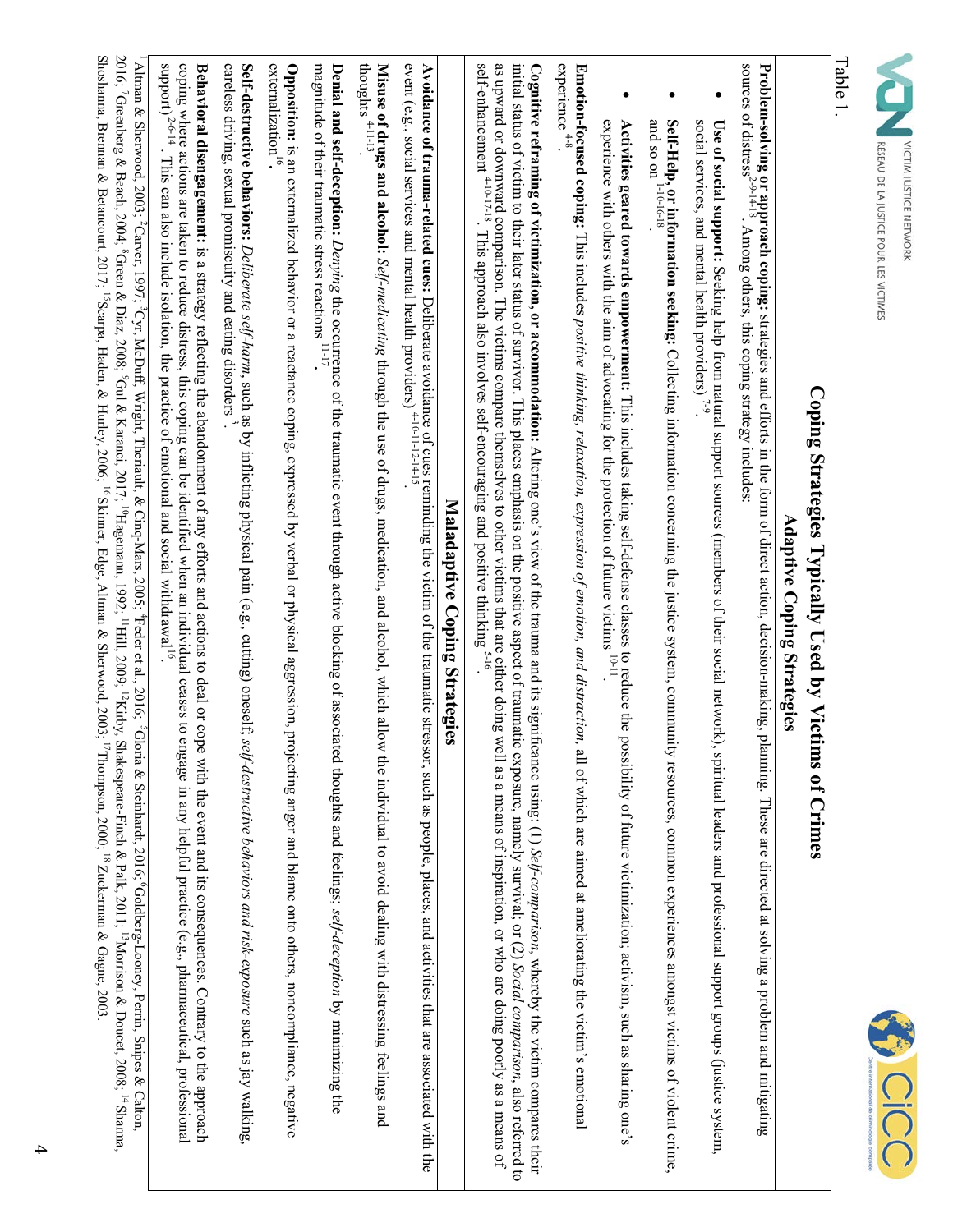



Experiencing prior traumatic event is an important risk factor for pathological outcomes in traumatized individuals (Carlson et al., 2016; Pietrzak, Goldstein, Southwick, & Grant, 2011a). The risk conveyed by prior exposure is magnified if events were severe and occurred frequently, particularly if the victim experienced these at a young age (Karam et al., 2014; Carlson et al., 2016; Ozer et al., 2003). As such, the presence of intimate partner violence and childhood maltreatment should be noted (Copeland, Keeler, Angold, & Costello, 2007; Ford & Gomez, 2015).

Gender influences the probability of experiencing and adapting to a traumatic stressor, such that women are less exposed to traumatic situations but at a greater risk for pathological outcomes (Breslau, Peterson, & Schultz, 2008; Sareen, 2014; Olff et al., 2007). Specifically, women are more likely to react more severely to traumatic stressors (Breslau, 2009), their traumatic stress response lasts longer and have a greater negative impact on their quality of life (McLean & Anderson, 2009; Olff et al., 2007). This could be due to women's more frequent victimization through sexual assault, from which the majority of victims, both men and women, frequently develop pathological outcomes (Dunn, Gilman, Willett, Slopen, & Molnar, 2012; Rothbaum, Foa, Riggs, & Murdock, 1992). While women are more likely to use adaptive coping mechanisms, such as seeking out professional help and undergoing treatment, men are more likely to use maladaptive coping, such as abusing substances (Zhou et al., 2013). Moreover, low socioeconomic status (SES) is associated with an increased risk for pathological outcomes after exposure (Hobfoll, 2001) across cultures (Alim et al., 2006). Individuals with low SES tend to have less education and this represents a risk factor for subsequent pathology (Carlson et al., 2016; Hobfoll, 2001; DiGrande, Neria, Brackbill, Pulliam, & Galea, 2011). The presence of mental illness prior to exposure to the traumatic event is another risk factor (Kremen, Koenen, Afari, & Lyons, 2012; Breslau et al., 2014; Carlson et al., 2016). Moreover, a family history of mental disorders places an individual at increased risk following a trauma exposure (Koenen, 2006).

#### *Peritraumatic Factors*

There are four event characteristics that can potentially engender psychological trauma, namely their predictability and controllability, the intentionality and the presence of a physical injury (Ford et al., 2015; Vogt, King, & King, 2007). First, traumatic events causing irrevocable physical damage to the victim or to a loved one symbolize an important loss, either with regards to the victim's pre-exposure physical state or to with regards to the permanent loss of a deceased loved one. Second, traumatic events that are unpredictable or unexpected cause shock. This element of surprise generates intense initial stress reactions, disadvantaging the person from the beginning. Third, traumatic events that occur uncontrollably or that are unmanageable are particularly damaging because victims are unable to protect themselves or their loved ones, thus robbing them of any kind of power over the situation or the outcome. Finally, whether one was exposed to a traumatic event accidentally or intentionally is fundamental. Compared to accidental trauma, intentional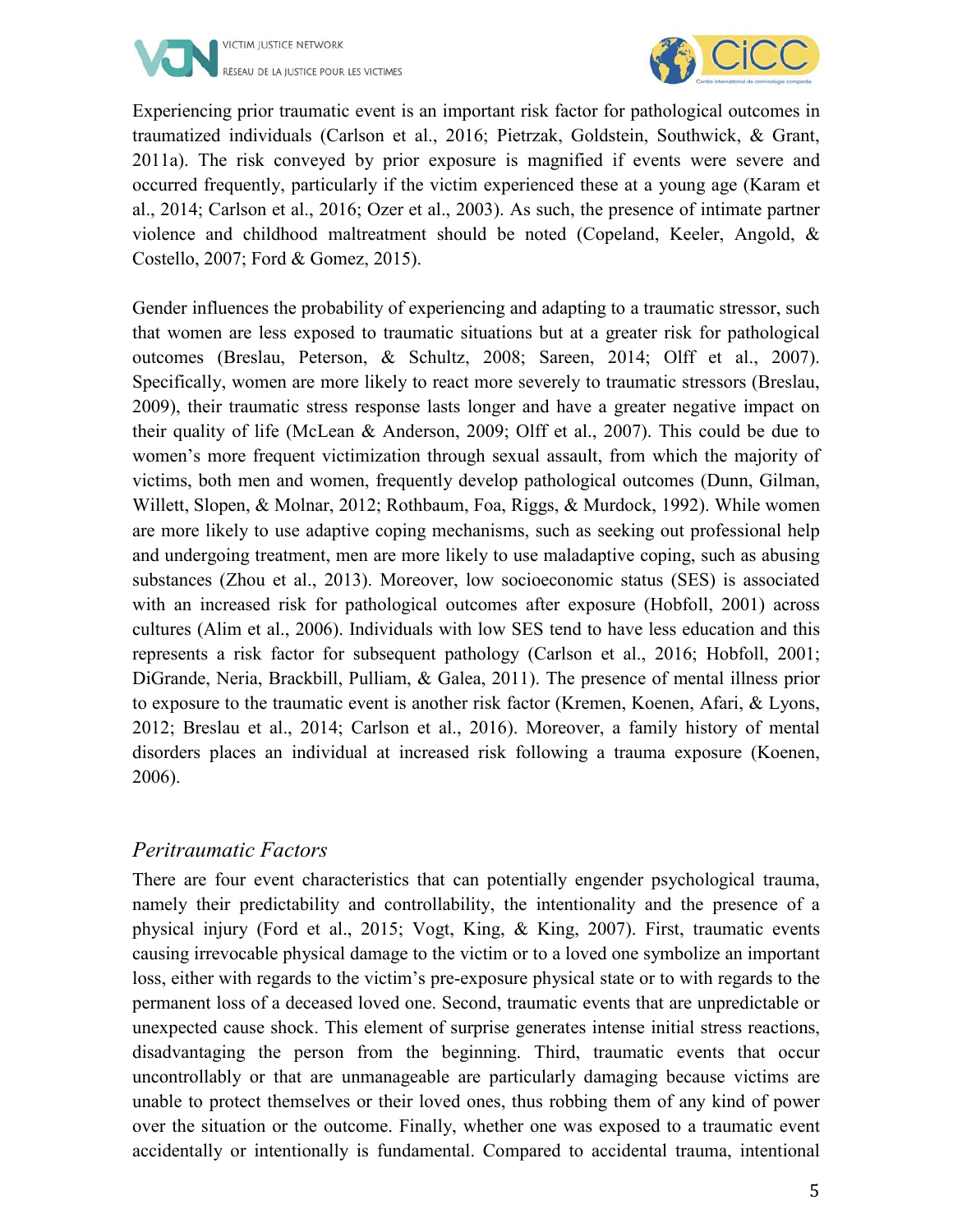|                                                                                                                                                                            |                                                                            | Peritraumatic                                                                                                                                                                                                                                         |                                                                                                                                                                                                        |                                                                                                                                                     |                                                                                                                                                          |                                                                                                                 | Pretraumatic                                                                                                                                                                                                  |                                                                                                                                                |                                                                                                                                                                                 |                                                                                                                                                                                                                                                                                                                                                                            | <b>Factor</b> |                                                                                            | <b>Table 2.</b> |
|----------------------------------------------------------------------------------------------------------------------------------------------------------------------------|----------------------------------------------------------------------------|-------------------------------------------------------------------------------------------------------------------------------------------------------------------------------------------------------------------------------------------------------|--------------------------------------------------------------------------------------------------------------------------------------------------------------------------------------------------------|-----------------------------------------------------------------------------------------------------------------------------------------------------|----------------------------------------------------------------------------------------------------------------------------------------------------------|-----------------------------------------------------------------------------------------------------------------|---------------------------------------------------------------------------------------------------------------------------------------------------------------------------------------------------------------|------------------------------------------------------------------------------------------------------------------------------------------------|---------------------------------------------------------------------------------------------------------------------------------------------------------------------------------|----------------------------------------------------------------------------------------------------------------------------------------------------------------------------------------------------------------------------------------------------------------------------------------------------------------------------------------------------------------------------|---------------|--------------------------------------------------------------------------------------------|-----------------|
| Post-Traumatic                                                                                                                                                             | Social Support                                                             | Event Appraisal                                                                                                                                                                                                                                       | Type, Frequency &<br>traumatic event<br>Severity of                                                                                                                                                    | psycho-pathology<br>Prior                                                                                                                           | Socioeconomic<br>Education<br>Status/                                                                                                                    | Gender                                                                                                          | Past Traumatic<br><b>Exposure</b>                                                                                                                                                                             | Interpersonal Skills                                                                                                                           | <b>Cognitive Flexibility</b>                                                                                                                                                    | Self-regulation                                                                                                                                                                                                                                                                                                                                                            |               |                                                                                            |                 |
| The more the victim is the difficular and it is the victim is the victim is the set of $\frac{1}{2}$<br>undermined<br>traumatic exposure, the more their coping ability is | The more social support was received, the lower the risk of pat<br>thology | Appraisals of the event as being threatening yet manageable increase the perception of control and convey a lesser risk<br>Appraisals of the event as being threatening and unmanageable increase the risk for psychopathology<br>for psychopathology | The more frequent and severe exposure is, the greater the risk<br>Intentionally-perpetrated traumatic stressors convey greater risk, particularly if the perpetrator is someone close to the<br>victim | Presence of psychopathology in one's family<br>Experiencing anxiety and depressive symptoms prior to exposu<br>ure increases the risk for pathology | Low socio-economic status increases the risk of criminal victimization and domestic violence<br>Lower education is associated with pathological outcomes | Female gender conveys risk for more severe traumatic stress reactions that last longer and are more detrimental | More severe and frequent prior exposure magnify the risk<br>Individuals who have been exposed to trauma in the past are<br>Exposure at a younger age increases this risk<br>at-risk for pathological outcomes | Ability to initiate and maintain relationships and to promote th<br>adaptation<br>eir growth leads to better quality social support and better | Influences the meaning attributed to the event<br>Accepting that the traumatic event occurred decreases its interference with core values and beliefs and increases<br>optimism | Better emotion regulation allows better control over the experi<br>Determine ability to manage initial and long-term stress reactions<br>Elevated self-efficacy belief, whereby the individual's perception of threat diminishes and manageability increases<br>thus easing emotional disturbances post-exposure<br>ence, maintenance, and generation of specific emotions | Outcome       | Pre-, Peri-, and Posttrauma Factors modulating Adaptation to<br><b>Crime Victimization</b> |                 |



A CICC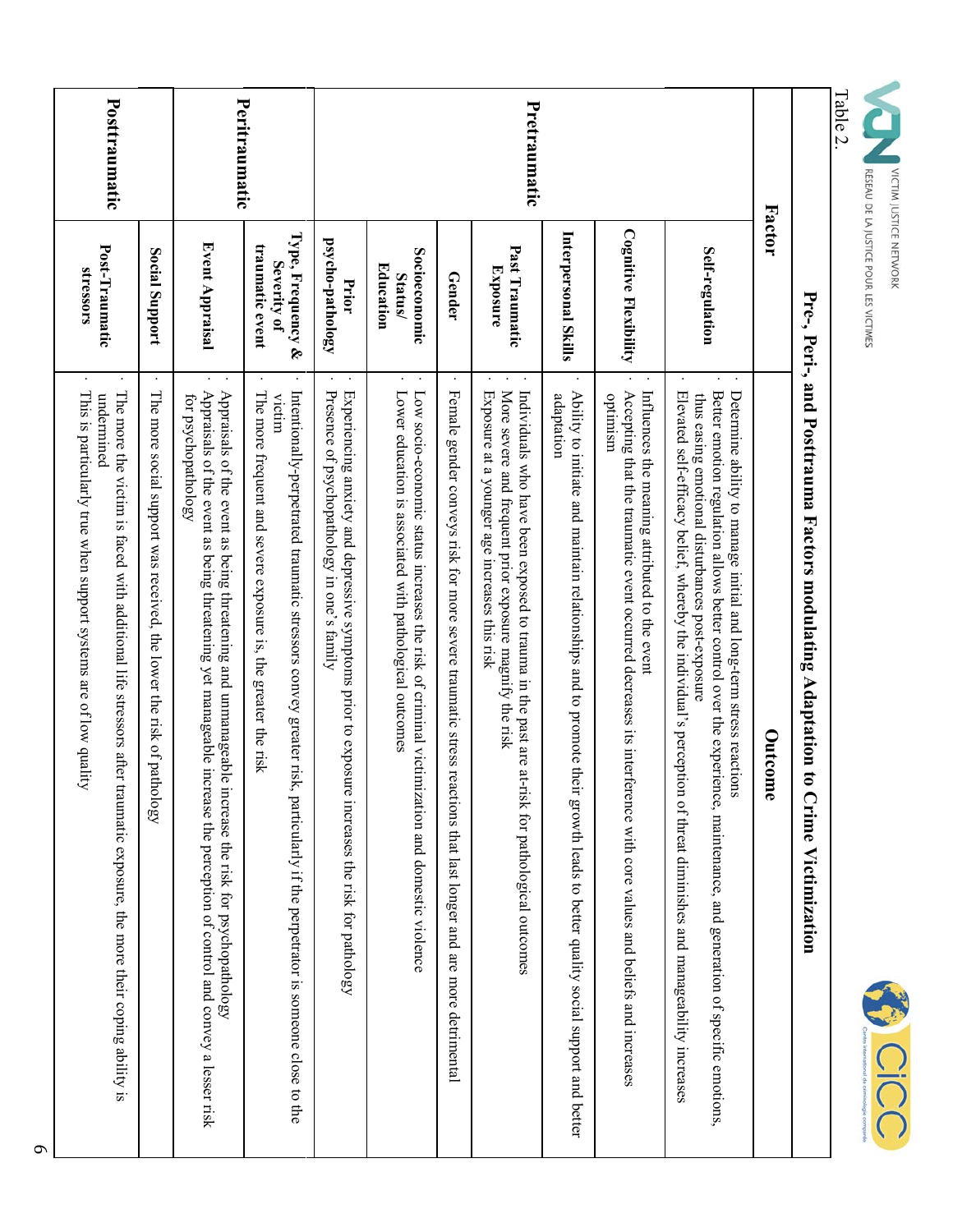



trauma is associated with a significantly greater and more detrimental impact on almost every aspect of the trauma survivor's life, making it markedly difficult to adapt (Santiago et al., 2013). Intentional events convey greater risk, particularly if the perpetrators are close to the victim (Santiago et al., 2013; Vogt et al., 2007; Martin et al., 2013). This is due, in part, because violence committed by someone close to the victim violates their assumptions about the world and weakens their support system, which is critical for recovery (Martin et al., 2013). The more frequently exposed an individual is, and the more severe these exposures are, the more the individual will develop clinically significant impairment (Vogt et al., 2007; Carlson et al., 2016; Karam et al., 2014). One such example is interpersonal violence (Cloitre et al., 2011).

As noted above, victims make an appraisal of the threat and manageability of a traumatic stressor (Lazarus and Folkman, 1984), and this subjective appraisal is more important than the objective characteristics of the trauma (Ozer et al., 2003; Chiu, Deroon-Cassini, and Brasel, 2011; Sareen, 2014). As such, appraisals of high threat and low manageability place an individual at risk (O'Donnell, Elliott, Creamer, and Wolfgang, 2007; Elsesser and Sartory, 2007), and vice versa (Ullman, Filipas, Townsend, and Starzynski, 2007; Ahmed, 2007). Specifically, if the victim's attempts at restoring balance continue to fail, their perception of control and self-efficacy continues to diminish (Seguin, Brunet, and Leblanc, 2006). In turn, feelings of helplessness and hopelessness may be evoked, and victims may stop actively searching for solutions while also becoming unreceptive to those proposed by others (Friedman, 2014). Taken together, exposure to severely injurious, unpredictable, uncontrollable, and intentionally perpetrated traumatic events conveys considerable difficulty in adaptation (Hamby, 2014; Ford et al., 2015; Friedman, 2014). As a result, a state of *crisis* often develops, wherein the individual's coping mechanisms are overwhelmed and traumatic stress symptoms (or reactions) are experienced (Santiago et al., 2013; Martin, Cromer, DePrince, & Freyd, 2013).

#### *Posttraumatic Factors*

Social support is the principal posttraumatic factor that influences the development of pathological outcomes (Sayed et al., 2015; Moak & Agrawal, 2010; Guay, Billette, & Marchand, 2006). Lack of or negative social support places victims at risk for developing pathological outcomes, particularly those that deter disclosures or discussions about trauma-related topics (Norris & Kaniasty, 2008; Cordova, Walser, Neff, & Ruzek, 2005). Posttraumatic life stressors are particularly important because they continue to emerge after the traumatic event, and they seriously undermine the victim's ability to cope, particularly if the social support network is of poor quality (Boccellari et al., 2007; Bonanno, Galea, Bucciarelli, & Vlahov, 2007).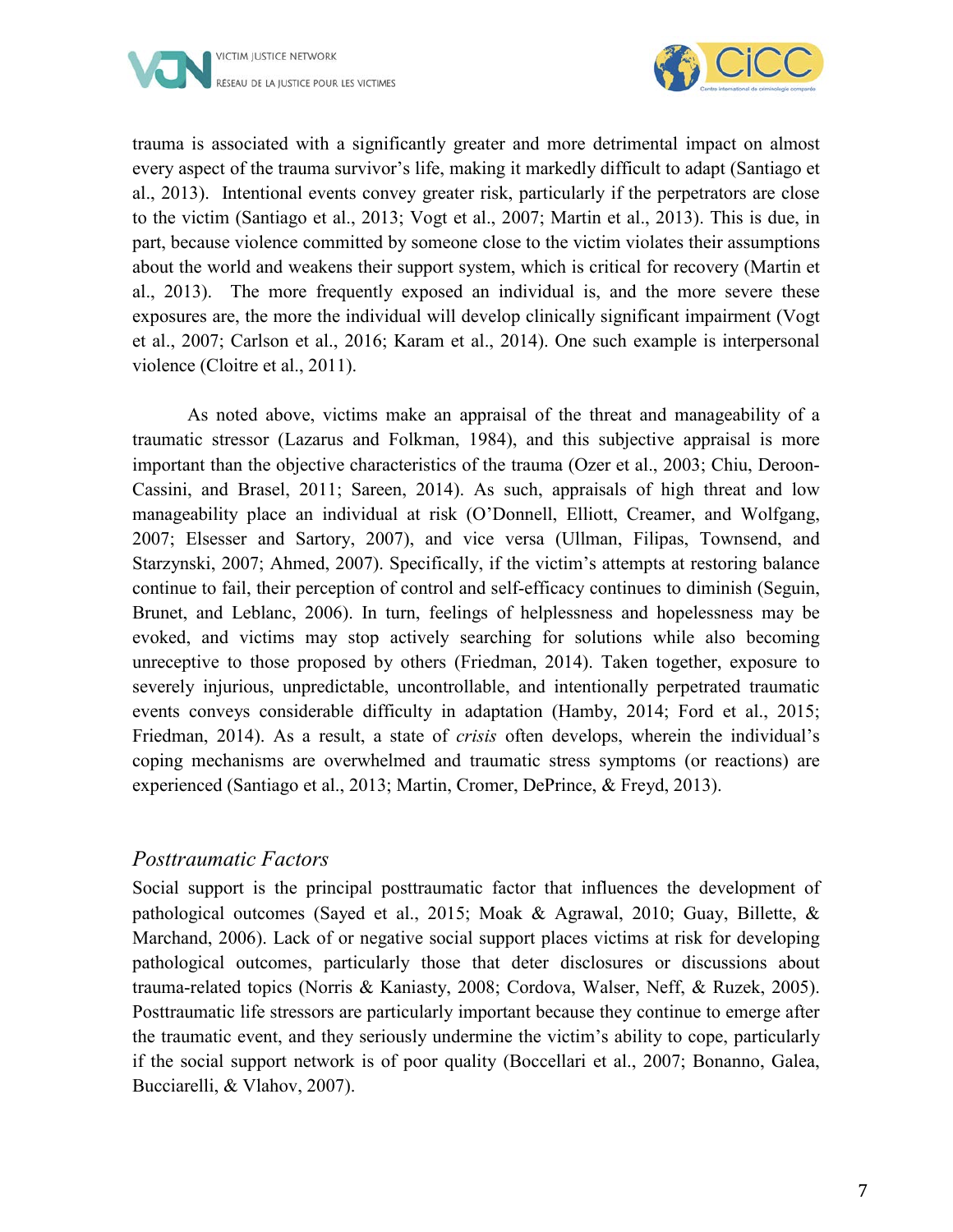



#### **1.5 Acute Traumatic Stress Reactions and Pathological Outcome**

#### *Acute Traumatic Stress Reactions*

*Acute stress reactions* are the precursor of PTSD. They are different from regular stress reactions in that they are significantly more severe and are more likely to occur in response to particularly threatening and intensely impactful stressors (Ford et al., 2015). Nevertheless, acute stress reactions signify an automatic, or instinctive, attempt of to protect the mind and the body and essentially, to survive exposure to trauma, both physically and mentally (Ford et al., 2015). Consequently, they are more likely to occur in response to particularly threatening and intensely impactful stressors, and are thus a normal *initial* reaction to stressors like violent crime (Hamby, 2014; Ford et al., 2015; Friedman, 2014). Like normal stress reactions, acute stress reactions are experienced on a physical, emotional, cognitive, and behavioral level and are coupled with the experience of anxiety, as elicited by the traumatic event (WHO, 1992). For a summary of acute traumatic stress reactions, see table 3.

Acute stress reactions aim to protect the mind and body from harm and maximize the probability of survival by activating all processes required to confront immediate threat quickly and forcefully (WHO, 1992; Ford et al., 2015). Many individuals who are exposed to an overwhelmingly threatening traumatic event experience *hyperarousal* and *hypervigilance.* It is therefore normal for victims to remain physiologically aroused for several hours, and even days, after exposure, and this disrupts sleep patterns such that disturbances like insomnia can emerge (Babson and Feldner, 2010; Friedman, 2014). As a result, survivors often experience fatigue, tension, and edginess (Friedman, 2014). In addition, somatization is often experienced, which allows the victim to avoid the trauma by concentrating on bodily symptoms instead (APA, 2013). Traumatic stressors that are recurrent (such as is the case for interpersonal violence and rape), may lead to other means of self-protection, such as *peritraumatic dissociation.* Peritraumatic dissociation, a feeling of being detached from the harm that the individual must endure in order to survive, and thus results in numbness towards, or a lack of reactivity to, the traumatic stressor, is sometimes experienced in the form of derealization, depersonalization, and amnesia (Hetzel-Riggin & Wilber, 2010; Ford et al., 2015; Friedman, 2014). Another form of dissociation occurs when victims relive the traumatic event in the form of *flashbacks* (APA, 2013; Ford et al., 2015; Friedman, 2014). While unwanted memories force the individual to relive the traumatic event and thus seem torturous, they can serve to redirect victims' attention from their stress reactions to the traumatic stressor itself, and thus allow the individual to attribute more of their resources to immediately surviving the stressor (Ford et al., 2015). Some suggest that intrusive flashbacks promote acceptance given that they force confrontation and thus increase the probability that the victim will find a sense for the event (Ford et al., 2015).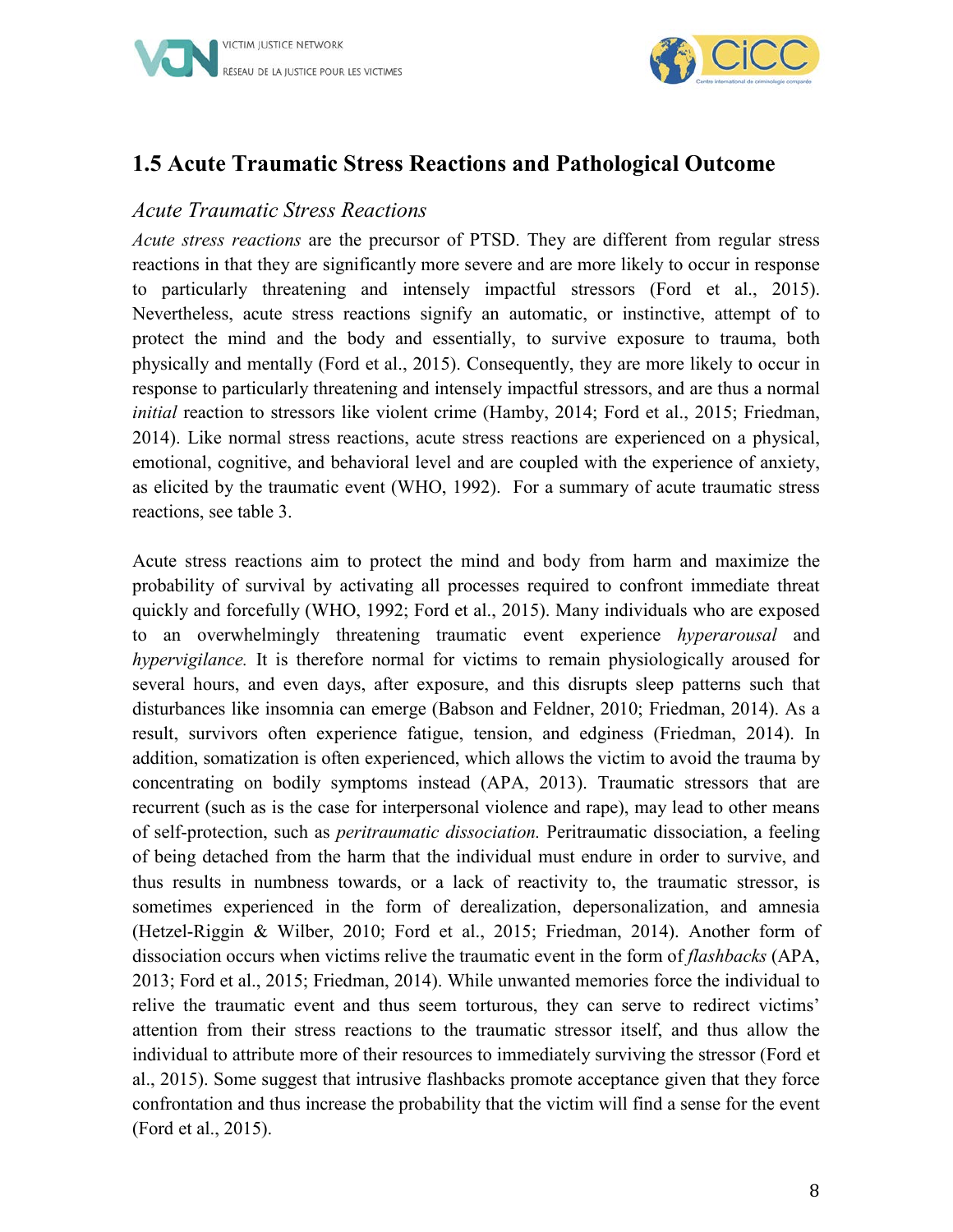



Victims often suffer an important disruption in core beliefs that guided assumptions about oneself, others and the world, and the future, and that essentially gave meaning and order to the person's life (Janoff-Bulman, 1992; Beck, Rush, Shaw, & Emery, 1979). Due to their intensely destabilizing nature, traumatic stressors can lead the victim to: perceive themselves as incompetent or irreversibly damaged; to view others, and the world in general, as unsafe and unpredictable; and to perceive the future as being hopeless, such that sufferance seems inevitable and permanent, and recovery seems impossible. These beliefs are thought to be due to the generalization of threat (Ehlers & Clark, 2000), such that the threat experienced during a severe, unpredictable, and uncontrollable trauma is generalized, leading the victim to perceive ongoing danger, and in turn, to be suspicious and doubtful of one's self-efficacy, of others' inherent goodness, and of a hopeful future.

During or immediately after trauma exposure, many individuals experience an intense emotional response characterized by disbelief or shock (Ford et al., 2015; Friedman, 2014). Because traumatic stressors are rare, victims are often shocked at their occurrence and thus often feel emotionally disconnected from, or numbed to, the experience. This emotional disconnect is initially beneficial given that it spares the victim from the emotional reality, or meaning, of the event, which they are not yet ready to process (Ford et al., 2015). In contrast, some victims suffer intense emotional experiences after exposure. For example, some victims are resentful, such that they don't understand why *they* were the chosen victims (Ford et al., 2015; Friedman, 2014). Anger sometimes turns into uncontrollable and excessive negative emotions, sadness in particular, although dysregulated emotional experience and expression is also common without prior anger (WHO, 1992; Friedman, 2014). Sadness is particularly likely to be experienced by victims who were exposed to a traumatic event with others but were among one of the only to survive (Friedman, 2014).

Immediately after the event, many victims will attempt to avoid external reminders of the trauma, such as people, places, and/or activities that are associated with this. Avoiding trauma-related cues can initially protect and promote survival by shifting the victim's focus from rumination (i.e., negative internal and external aspects of the trauma) to posttraumatic growth (i.e., concentrating on personal goals that can promote psychological, emotional, or spiritual growth, and in turn, overall wellbeing). However, if the individual begins distancing, withdrawing, and isolating oneself from all social interactions, trauma-related or not, more problematic adaptation can be predicted (WHO, 1992; Friedman, 2014). Specifically, traumatic exposure is often followed by a change in victims' beliefs and expectations of others (O'Donnell et al., 2007). Victims often assume the worst from others. For example, survivors often become distrustful of and irritable towards others, and may feel rejected or abandoned by those around them, especially if the individual's support system is not efficient (Friedman, 2014). As a result, some victims choose to maintain these relationships but become overly controlling of the other person because of this trust issue, while others simply prefer distancing themselves from others. Either way, victims may avoid activities in which their friends or family participate in as a means of protecting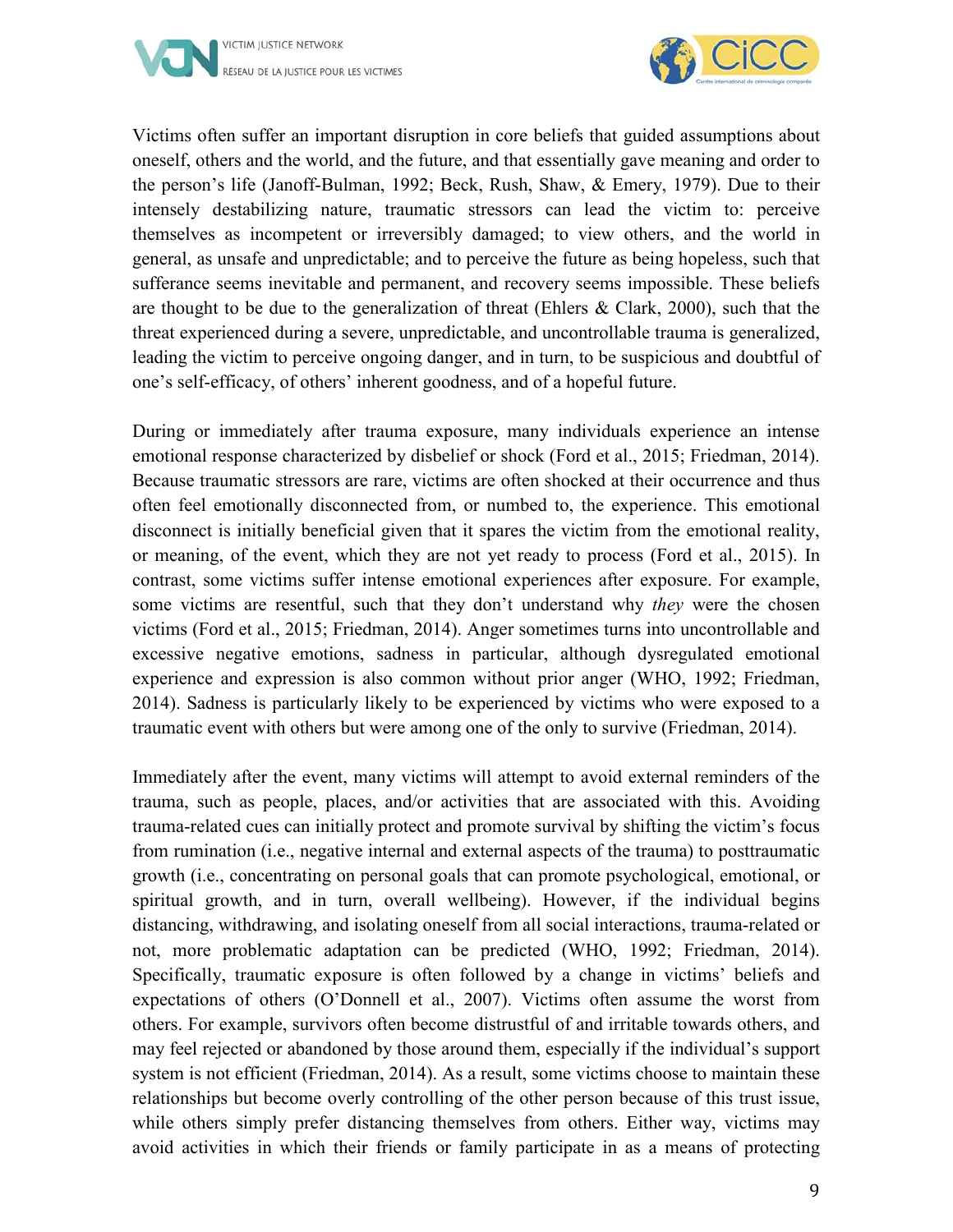



oneself from others' assumed wrongful intentions (Friedman, 2014). Table 3 provides a summary as well as identifiable example of physical, cognitive, emotional and behavioral acute stress reactions.

#### **1.6 Unsuccessful Adaptation and Posttraumatic Stress**

As noted above, acute traumatic stress reactions in victims of violent crime represent a normal reaction to an abnormal circumstance, as well as an attempt to survive such adversity, given the threatening, unpredictable, uncontrollable, and intentional nature of such stressors (Hamby, 2014; Ford et al., 2015; Friedman, 2014). However, if acute stress reactions are still present 48 to 72 hours after exposure, a clinical diagnosis of acute stress disorder (ASD) is made.

#### *Defining Posttraumatic Stress*

If the person meets the criteria for an acute stress disorder (ASD) for more than 30 days, then the ASD diagnosis is switched to PTSD. Post-traumatic stress disorder is characterized by four symptoms clusters: (1) intrusion, (2) avoidance, (3) alterations in arousal and reactivity and (4) negative alterations in cognitions and mood. Symptoms of *intrusion*  include thoughts, feelings, and behaviors related to the traumatic stressor, and which are experienced persistently and involuntarily. Symptoms of *avoidance* include attempts to diminish distress caused by intrusion symptoms through cognitive efforts (memories, thoughts, and emotions) and/or behavioral efforts (people, places, and activities). *Negative alterations in cognitions and mood*, either beginning or worsening post-exposure, occur in the form of dissociation, or as negative alterations in feelings and beliefs about oneself, others, and the world in general. These include dissociative amnesia, negative expectations for the future, diminished interest or social detachment, inability to experience positive emotions, consistent experience of negative emotions, and self-blame. *Alterations in arousal and reactivity*, are marked by elevated and easily provoked emotional experience. This is manifested as irritable behavior, angry outbursts, reckless or self-destructive behaviors, hypervigilance, exaggerated startle reaction, and concentration and sleep.

#### *Defining ASD and PTSD*

ASD and PTSD differentiate in the severity and duration of these symptoms as indicated in Table 4. Moreover, some people with no prior history of ASD are diagnosed with delayedonset PTSD. While symptoms of PTSD typically emerge within three months, they can suddenly appear months, even years after the traumatic event (Bryant et al., 2008; Substance Abuse and Mental Health Services Administration [SAMHSA], 2014). This is particularly the case when avoidant coping mechanisms, which were initially successful, begin to fail, or are no longer accessible (SAMHSA, 2014).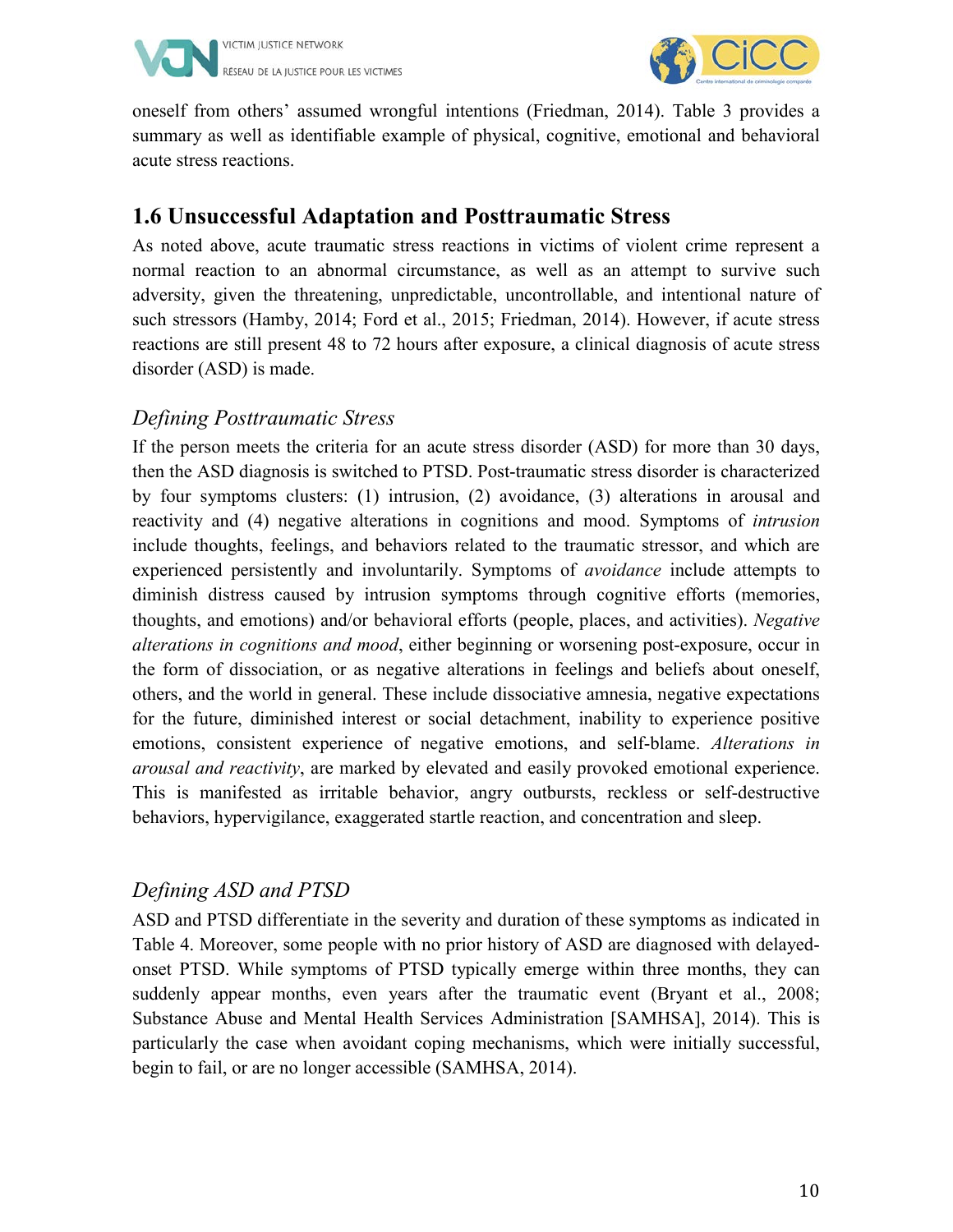



|                   | Evaluating and Identifying Acute Traumatic Stress Reaction<br>ā                                                                                                                                                                                                                                                                                                                                                                                                                                                                                                                                                                                                                                                                                                                                                                                                                                                                                          |                                          |                                                                                                                                                                                                                                                    |
|-------------------|----------------------------------------------------------------------------------------------------------------------------------------------------------------------------------------------------------------------------------------------------------------------------------------------------------------------------------------------------------------------------------------------------------------------------------------------------------------------------------------------------------------------------------------------------------------------------------------------------------------------------------------------------------------------------------------------------------------------------------------------------------------------------------------------------------------------------------------------------------------------------------------------------------------------------------------------------------|------------------------------------------|----------------------------------------------------------------------------------------------------------------------------------------------------------------------------------------------------------------------------------------------------|
| Modality          | <b>Evaluating Traumatic Stress Reactions</b>                                                                                                                                                                                                                                                                                                                                                                                                                                                                                                                                                                                                                                                                                                                                                                                                                                                                                                             |                                          | Identifying Examples                                                                                                                                                                                                                               |
| Physical          | Somatization: Bodily symptoms or dysfunctions that have no organic cause, but that are instead an<br>startle response, similar to the experience of an "adrenaline rush"<br>indirect manifestation of repressed emotional distress<br>Hypervigilance: Extreme alertness to additional stress-related cues<br>Hyperarousal: Heightened heart rate, muscle tension, sweating, accelerated breathing, and a possible                                                                                                                                                                                                                                                                                                                                                                                                                                                                                                                                        | $\bullet$<br>$\bullet$                   | startle response<br>insomnia)<br>Sleep disturbances (e.g.,<br>Fatigue, tension, and edginess<br>Increased reactivity and<br>Increased heart rate                                                                                                   |
| Cognitive         | and the future<br>recalls facts about the stressor as well as their subjective experience of it as if they were truly<br>punnen<br>sound, smell, visual image, etc.) and an unrelated characteristic that resembles, to whatever degree, the<br>protecting oneself; characterized by a feeling of detachment from: oneself ( <i>Depersonalization)</i> , reality<br>Altered cognitive patterns: important disturbances to core beliefs about oneself, the world and<br>Peritrammatic dissociation: Automatic dissociation during traumatic exposure as a means for<br>(i.e., thoughts, feelings, physiological reactions)<br>Flashbacks: Intrusive memory that occurs during a dissociative state in which the person unwillingly<br><b>Trigger:</b> The result of an association between a sensory characteristic of the traumatic event (e.g.,<br>$(Decimalization)$ and of traumatic exposure – $(Peritrummatic$ amnesia)<br>reliving it<br>l others, | $\bullet$<br>$\bullet$<br>$\bullet$      | aspects of the traumatic event<br>a fly on the wall<br>one's own life, or feeling like<br>Perception of the world as<br>on auto-pilot<br>unreal<br>Feeling as though behavior is<br>Feeling like an observer of<br>Inability to recall all or some |
| <b>Emotional</b>  | emotions, such as anger and sadness<br>exposure<br>Dysregulated emotional expressions: Excessive and inappropriate experience and expression<br>Resentment: Disbelief about their exposure to the trauma in the form of anger<br><b>Emotional numbness:</b> Failure to experience strong emotional reactions in response to traumatic<br>Shock and disbelief: Feeling shock at the occurrence of a traumatic event given their rarity<br>٦Ó.                                                                                                                                                                                                                                                                                                                                                                                                                                                                                                             | $\bullet$<br>$\bullet$<br>$\bullet$<br>٠ | sadness<br>anger or sadness<br>or verbal aggression or<br>Excessive and inappropriate<br>talk about emotions<br>Disbelief in the form of anger<br>Inability / unwillingness to<br>Blunted affect                                                   |
| <b>Behavioral</b> | Social night control of the second construction is a signal of the second the second interact and tail of the second interact of $\alpha$ is $\alpha$ is also interest in the second interact of $\alpha$ is $\alpha$ is $\alpha$ is $\alpha$ is $\alpha$<br>or perceptually associated with the trauma<br><b>Avoidance of trauma-related cues:</b> Deliberate efforts to avoid people, places, and/or activities actually<br>≺                                                                                                                                                                                                                                                                                                                                                                                                                                                                                                                          | $\bullet$                                | are associated with the event<br>and friends might go, or that<br>Failing to generate or accept<br>Avoiding places where family<br>family and friends<br>invitations to spend time with                                                            |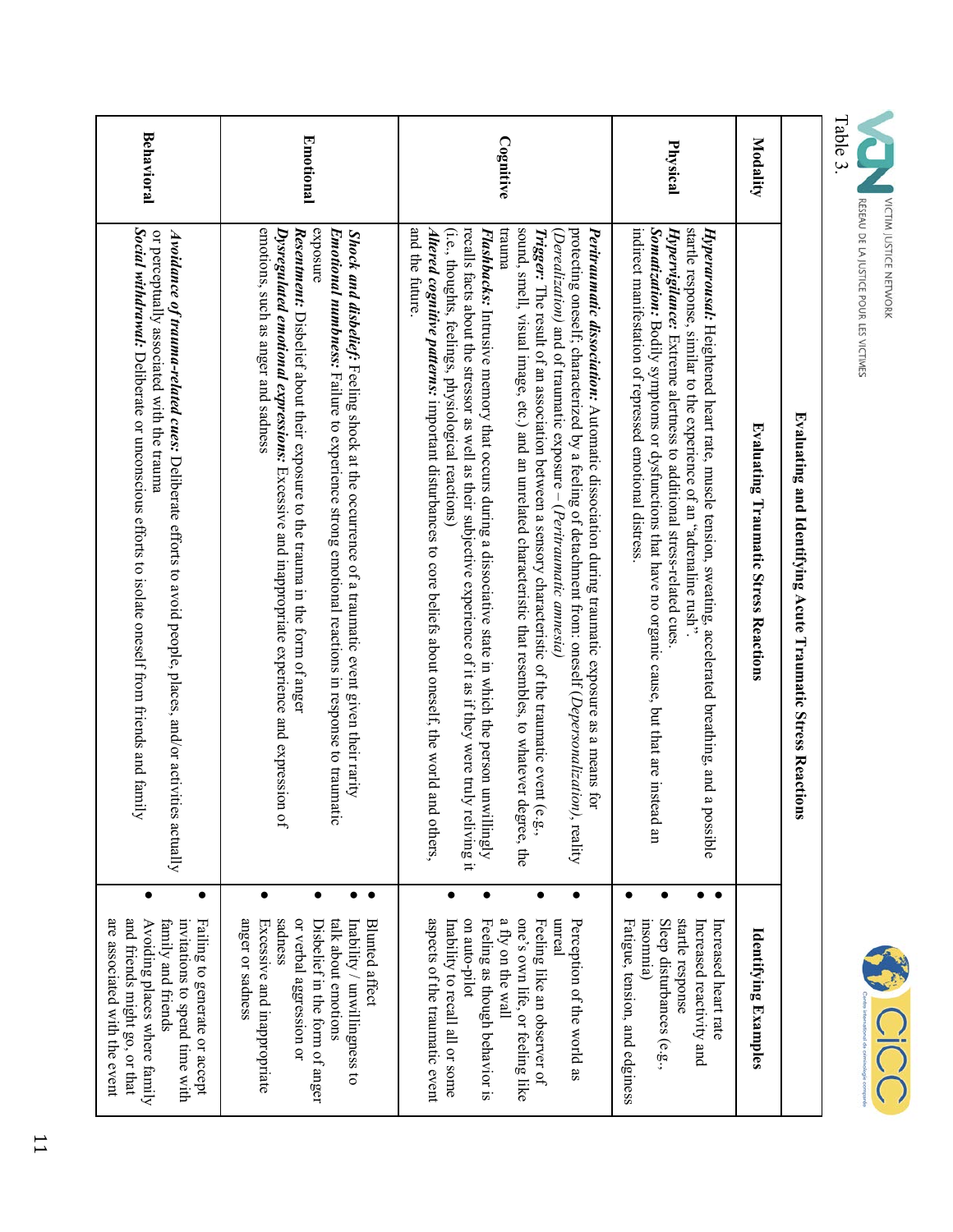



Table 4.

|                                                    | Difference in DSM-5 Diagnostic Criteria                                                                               |                                                                                                                                   |  |  |  |  |
|----------------------------------------------------|-----------------------------------------------------------------------------------------------------------------------|-----------------------------------------------------------------------------------------------------------------------------------|--|--|--|--|
|                                                    | <b>ASD</b>                                                                                                            | <b>PTSD</b>                                                                                                                       |  |  |  |  |
| <b>Symptom Severity</b>                            | Any 9 symptoms from the <i>intrusion</i> ,<br>avoidance, negative mood, arousal, and<br><i>dissociative</i> clusters. | At least: one <i>intrusion</i> symptom, one <i>avoidance</i><br>symptom, two negative mood symptoms, and two<br>arousal symptoms. |  |  |  |  |
| <b>Presence of</b><br><b>Dissociative Symptoms</b> | The presence of dissociation is included<br>as one of the 9 symptoms                                                  | The presence of dissociation is marked as a specifier<br>and represents a more severe presentation                                |  |  |  |  |
| <b>Duration of Symptoms</b>                        | Can be diagnosed anytime between 3<br>days and 1 month after exposure                                                 | Can be diagnosed any time after 1 month following<br>exposure                                                                     |  |  |  |  |

#### **PART II: Crisis Assessment and Intervention**

As previously mentioned, victims of violent crime are particularly vulnerable to pathological outcomes given the nature of injurious, unpredictable, uncontrollable, and intentionally-perpetrated trauma (Ford et al., 2015; Vogt et al., 2007). Thus, it is crucial for crime victims to be properly identified in order for crises and pathological outcomes to be prevented (Roberts, 2002). Such identification is possible through crisis intervention.

A crisis intervention consists of a counsellor, behavioral clinician, or therapist listening to an individual's disclosure and subsequently assessing the kind and severity of distress and impediment experienced (Yeager & Roberts, 2015). As such, victims with unfavorable pretraumatic, peritraumatic and posttraumatic factors can be identified for immediate and delayed risk of traumatic stress symptoms. This assessment allows the crisis intervenor to construct an accurate picture of the situation, and in turn to alleviate or prevent any risk by mobilizing and facilitating access to resources. For instance, victims can be taught facts regarding traumatic stressors, and skills to better manage traumatic stress reactions. While this type of *psychoeducative* intervention may suffice those with minimal to moderate distress and impediment, victims experiencing elevated distress and impediment should be referred to psychological interventions (Yeager & Roberts, 2015). Such resources may also be offered to any person having suffered along with the victim, such as family members and close friends (Roberts, 2002).The guidelines below are based on Roberts' (2005) classic Seven Stage Crisis Intervention model.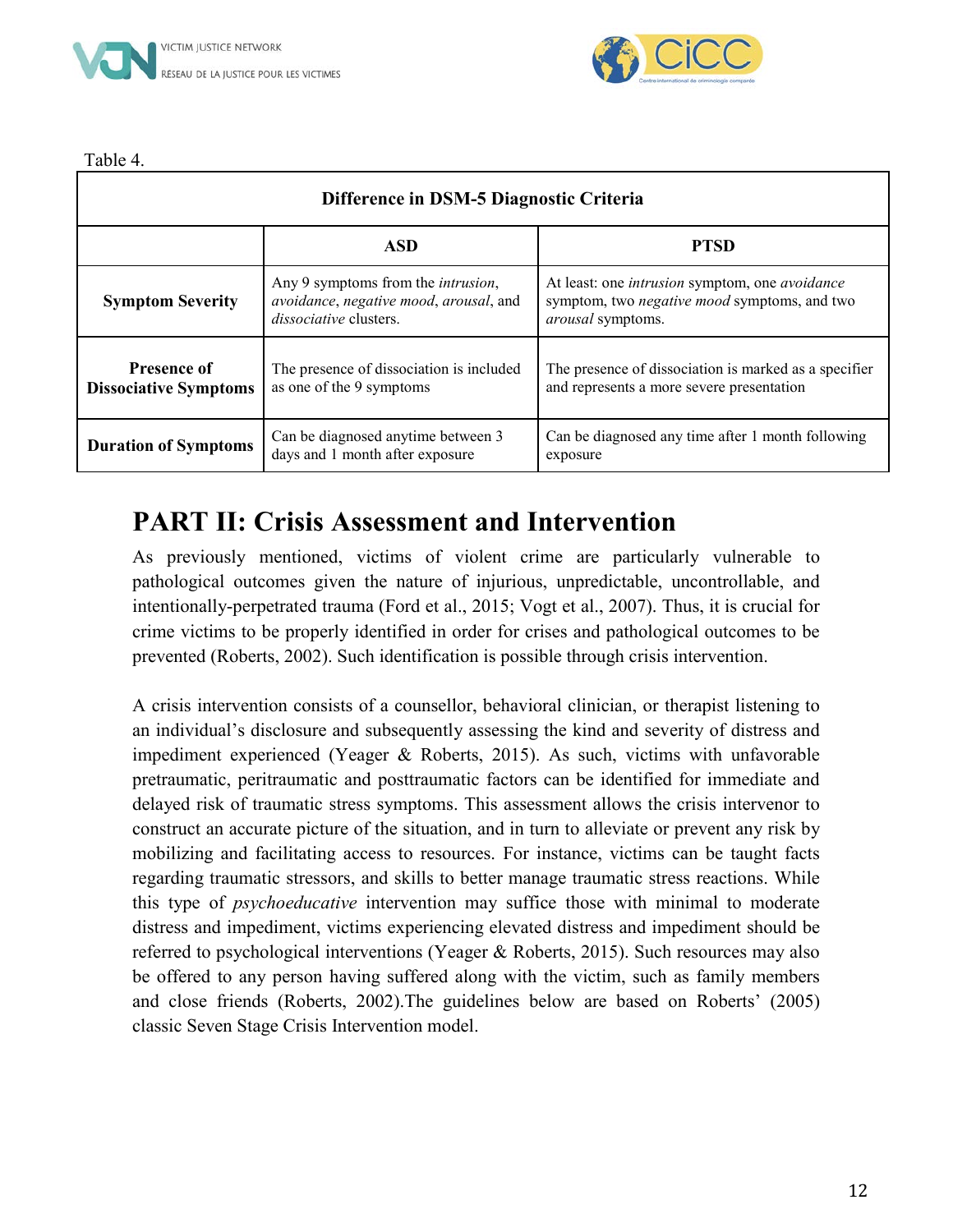



#### **2.0 Setting-up for the Clinical Interview**

#### *Rapport-Building and the Establishment of Safety, Security, and Control*

Victims of violent crime suffer an intense disturbance in their perception of safety, security, predictability, and control, and this disturbance is a crucial factor in the crisis state (Brunet et al., 2001; Ford et al., 2015). Specifically, a crisis emerges when attempts at diminishing the threat conveyed by the stressor fail, and the individual is unable to regain safety, security, or control (Roberts, 2002; Santiago et al., 2013). As a result, a sense of persistent danger is experienced, resulting in negative and hostile appraisals of oneself, others, the world, and the future (Ehlers & Clark, 2000; Beck et al., 1979). As such, victims may find it hard to believe that someone can actually help them, thus reducing their level of engagement in the therapeutic process (Seguin et al., 2006; Shea, 2005). Consequently, the clinician must first build a rapport with the person in order to elicit therapeutic engagement and, in turn, collect as much information as possible in order to conduct the most adequate assessment. Rapport-building should remain a priority throughout the entire process (Yeager & Roberts, 2015). Several factors determine the clinician's ability to build rapport with the victim, and are thus important in the elicitation of therapeutic engagement (Shea, 2005).

Empathy, genuineness, and warmth are three traits that have been identified in effective crisis professionals who successfully build rapport with the victim (Yeager & Roberts, 2015). Because of the professional's active and non-judgmental attitude, survivors will feel more comfortable and are thus more likely to disclose information (Walsh et al., 2003). As such, displays of empathy, genuineness, and warmth can decrease the victim's feeling of solitude and in turn promote their confidence in the clinician's ability to help (Seguin et al., 2006; Shea, 2005). Respecting the victim's emotional privacy, such that the clinician follows the person's pace and is mindful of boundaries (Shea, 2005), promotes a safe environment. Specifically, providing the victim with respect and control, both of which were previously violated by the traumatic stressor, empowers the victim. Consequently, victims become increasingly comfortable with disclosing information as the clinician continues to demonstrate empathy, genuineness, and warmth, and continues to respect boundaries (Shea, 2005). As a result of the clinician's patience, the rapport builds and the victim's trust in the clinician's competency increases as well (Roberts and Yeager, 2009). In turn, projecting professional competence can convey safety, such that the victim feels reassured by the clinician's competencies and feels he or she is in good hands (Shea, 2005).

The therapeutic relationship must be collaborative in nature in order to give the victim control over the therapeutic process and thus provide an empowering sense of self-efficacy and control (Roberts & Yeager, 2009). As such, the intervener must avoid taking over, and instead present flexible options that consider the survivor's unique crisis (Shea, 2005). The intervener acts as a scaffold for the person, providing the victim with tools and resources that increase their coping repertoire, resulting in a greater sense of control and self-efficacy over the outcome of the crisis (Roberts & Yeager, 2009).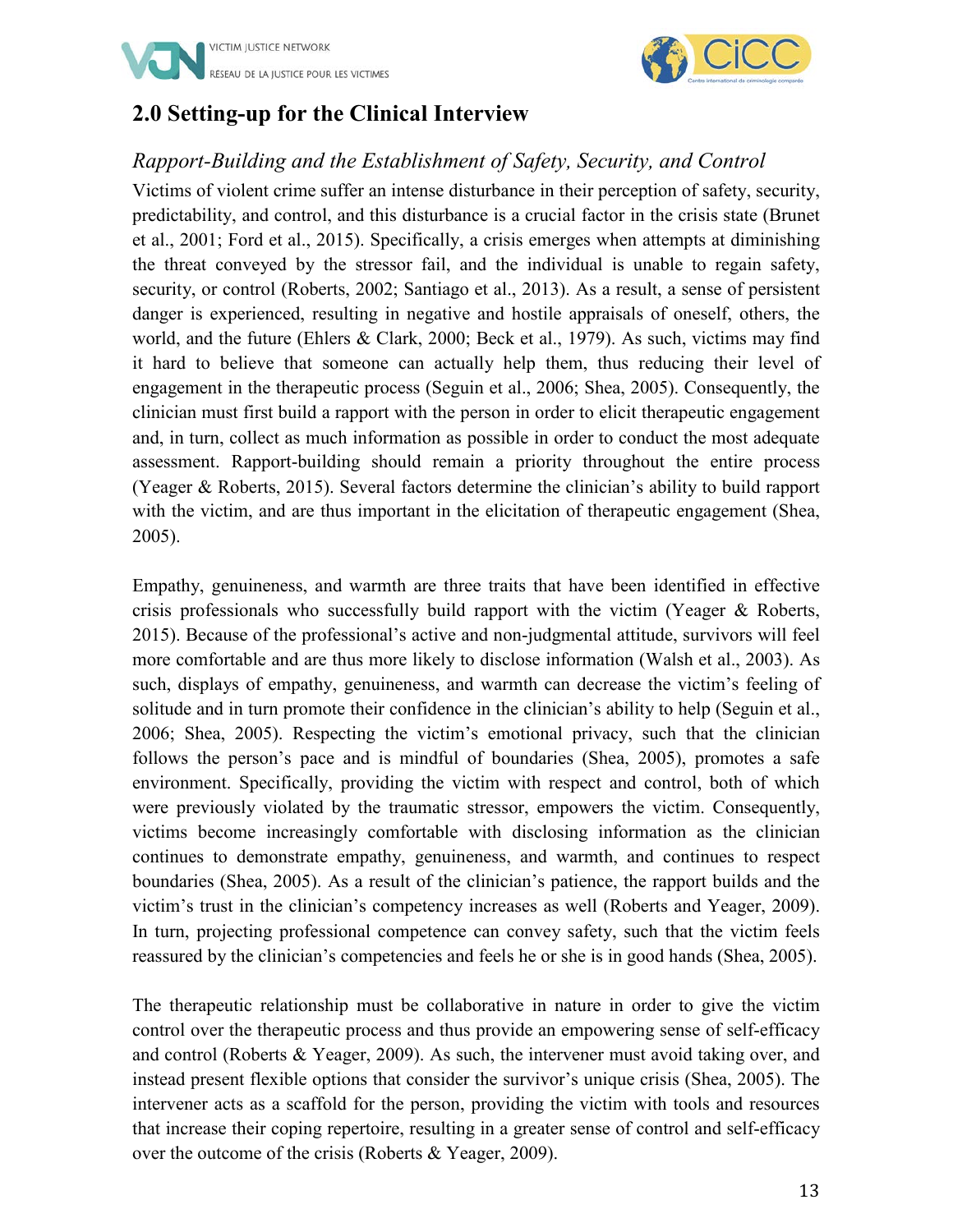



#### *Cultural consideration*

The experience of traumatic stressors is influenced by culture on numerous levels, thus marking the importance of considering the victim's cultural background throughout the clinical interview (Marques, Robinaugh, LeBlanc, and Hinton, 2011). Specifically, the cultural significance of the traumatic stressor can influence the victim's subjective perception of the event and of their reactions to the event, in turn influencing the type and severity of symptoms experienced (Marques et al., 2011). Consequently, victims from different cultures may perceive and experience stressors in different ways, thus resulting in different descriptions of the same symptom (Hinton, Park, Hsia, Hofmann, & Pollack, 2009). Specifically, somatic symptoms, as well as symptoms of avoidance, numbing, and intrusion have been identified in the DSM-5 as being particularly affected by culture (APA, 2013). Moreover, the use of coping mechanisms differs by culture, such that the available and acceptable resources will vary (Hoshmand, 2007). It is thus crucial that the clinician considers the individual's cultural background, as it will likely influence the individual's perception of the traumatic stressor and its meaning (SAMSHA, 2014).

#### *Secondary victimization*

Secondary injury or secondary victimization are terms used to describe additional challenges that may arise when a victim of a crime does not receive the appropriate support. These concepts reflect the notion that a victim can be harmed initially due to a criminal act, and secondly due to an unsympathetic response following the victimization (Wemmers, 2013). The latter can be defined as judgement or negative attitude aimed at the victim through inappropriate reaction or poorly directed support. Additionally, behaviors or practices resulting in further victimization are also considered to be secondary injuries (Williams, 1984; Campbell et al., 2001). A common example of an unhelpful reaction that can cause secondary victimization is victim-blaming (i.e., blaming the victim for the crime) or minimizing the impact of the crime, intentionally or unintentionally (Campbell et al., 2001). Such responses are likely to exacerbate the trauma lived by the victim, aggravate the victim's distress and lengthen recovery time (e.g., PTSD symptomatology; Hill, 2009; Maguire, 1991; Campbell et al., 2001; Wemmers, 2013). Conversely, anxiety and the likelihood of secondary victimization can be greatly reduced through positive interactions and perception where the victim perceives they have been treated fairly by the authorities in the aftermath of a crime (Wemmers, 2013). Shedding light upon this issue is crucial as secondary victimization is a malleable factor in trauma recovery that can be avoided by treating victims with dignity, respect and referring them to the appropriate services (Hill, 2009; Wemmers, 2013).

#### *Indirect Victims of Crime*

Oftentimes, physical, psychological, and emotional perturbations, amongst others, are not only felt by the victims themselves but also by those close to the victim. Specifically, friends, family, coworkers, peers, and professionals interacting and involved with the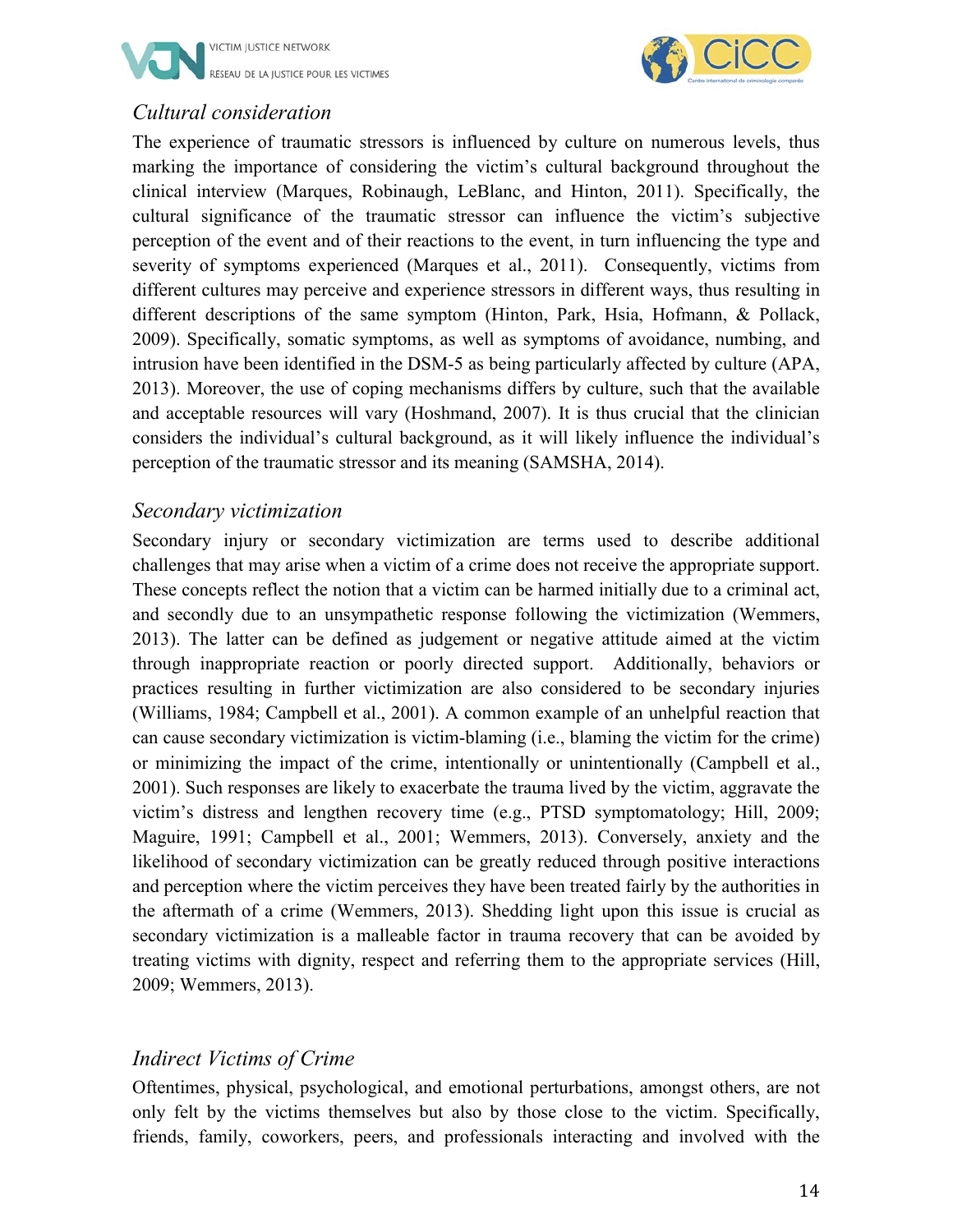



victim and which suffer an indirect consequence of the traumatic event can be referred to as indirect victims (SAMHSA, 2014). A sturdy support system provided by friends, family, professionals and communities surrounding the primary victim is a significant factor in trauma recovery, highlighting the importance of addressing the needs of indirect victims as well as primary victims (Hill, 2009).

#### *Listening to the victim's disclosure and assessing the current crisis*

The clinician must perform *active listening*, such that they must attend, observe, and understand the victim's disclosures, and respond to these disclosures with empathy, genuineness, warmth, and respect (James & Gilliland, 2005; Roberts, 2005). Clinicians who actively listen allow the victim to express all emotions and thoughts, and respond with validation and support (Yeager & Roberts, 2015). As a result, victims feel safe, comfortable, and judgment-free, which increase their willingness to disclose and thus allows clinicians to extract information from the client more easily and completely (Roberts & Yeager, 2009), resulting in more successful interventions (Moyers & Miller, 2013).

Building rapport with the victim eases the main aim of this first part, which is to obtain a maximal amount of information from the victim in order to construct an unbiased evaluation of the current dangerosity and severity of the crisis. Dangerosity is assessed through a lethality evaluation, both towards themselves or others. Specifically, victims who engage in suicidal or non-suicidal self-harm, or who have the intention to harm others, should be identified rapidly (Yeager & Roberts, 2015; Seguin et al., 2006). Moreover, information concerning the severity of the individual's symptomatology must be elicited and evaluated. Specifically, the type and severity of physiological, cognitive, emotional, and behavioral stress reactions are evaluated (Myer, 2001; Seguin et al., 2006).

#### **2.1 The Clinical Interview**

#### *Understanding the Victim's Unique Crisis*

No two individuals experience or react to a traumatic event in the same way. Subjective appraisals of the trauma are more important than objective ones (Chiu et al., 2011; Sareen, 2014), it is essential for the crisis to be understood from the victim's perceptive in order to identify factors that have promoted and maintained the development of the crisis state (Yeager & Roberts, 2015). Thus, the clinician approaches the situation analytically and must learn about the individual in order to identify factors that are promoting and maintaining the crisis state (Roberts, 2005; Yeager & Roberts, 2015). It is important to avoid directly confronting the victim about their inaccurate perceptions; instead, the clinician must continue to validate and support the victim, and to encourage emotional expressiveness, in order to collect as much accurate information as possible (Seguin et al., 2006; Roberts, 2005). The analysis involves a rigorous assessment of the victim's perception of: (1) the traumatic stressor, its characteristics, and its impact; (2) their use of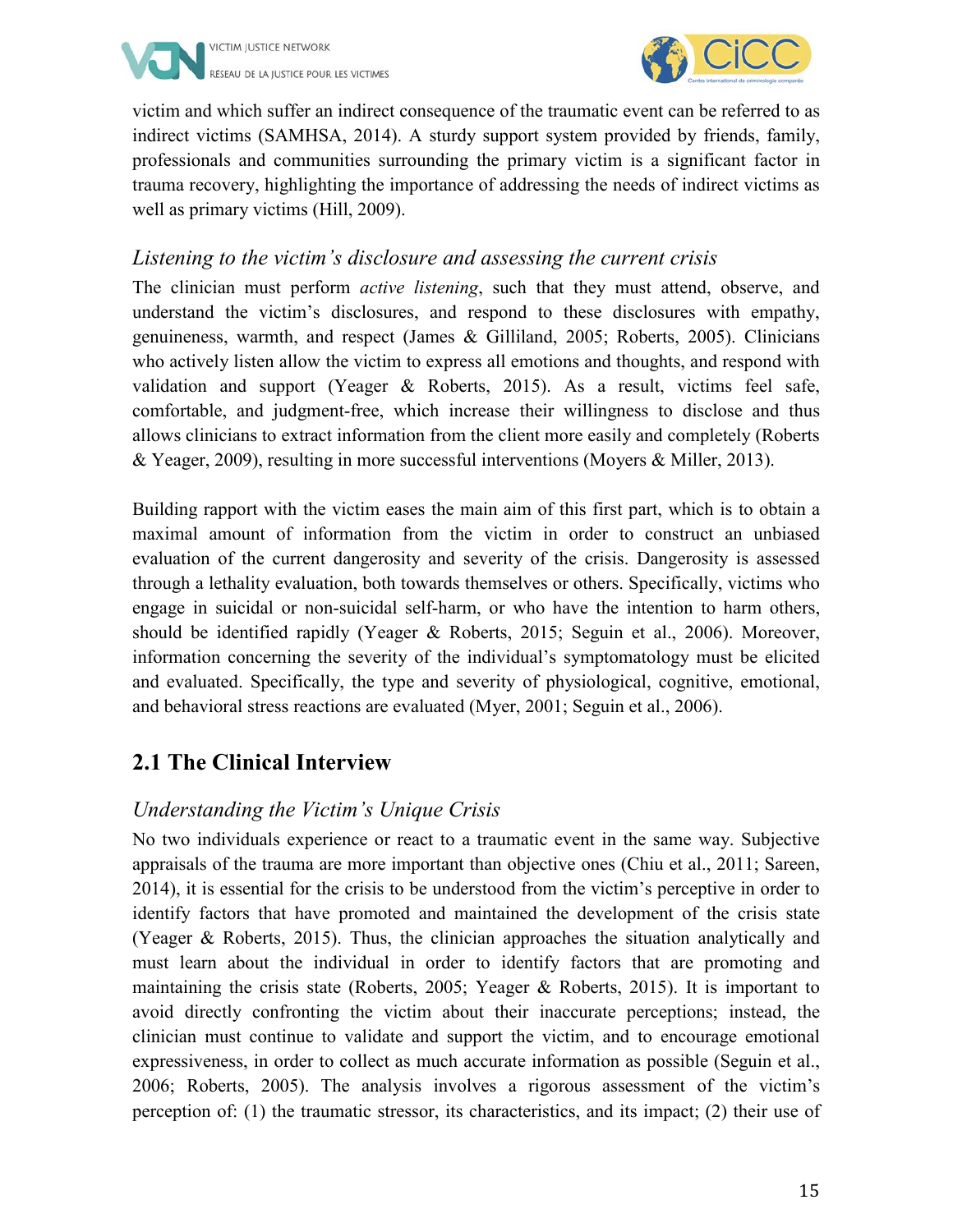



coping strategies and skills; and (3) all pretraumatic, peritraumatic and posttraumatic factors (Jackson-Cherry & Erford, 2014; Roberts, 2005).

Understanding how the victim appraises the traumatic stressor in terms of its severity and manageability can reveal important information concerning the type and severity of acute stress reactions that are likely, whereby the most negative appraisals are generally associated with the most severe acute stress reactions (Seguin et al., 2006; Lazarus & Folkman, 1984). Clinicians must gain insight into how victims perceive the traumatic event has impacted them, and can do so by inquiring into the person's therapeutic goal, or desired outcome (Seguin et al., 2006). By doing so, the clinician can gather information about the acute stress reactions that are troubling or inhibiting the person's normal functioning (Roberts, 2005).

The clinician must then inquire into the victim's current coping strategies used to diminish the impact (Seguin et al., 2006). Understanding the victim's coping strategies enables the clinician to propose alternate coping strategies and is thus useful for the next part of the intervention (Roberts, 2005). The victim's use of coping mechanisms can inform the clinician about the state of their crisis, such that as the severity of the crisis state diminishes, the use of coping mechanisms diminishes as well (Calhoun & Atkeson, 1991). Notably, the coping strategy per se is not as important as whether or not it enables the individual to cope with the stressor (SAMHSA, 2014). For a summary of positive and negative coping strategies, see table 1.

Finally, the clinician must inquire into pretraumatic, peritraumatic, and posttraumatic factors that could either promote or demote adaptation. In general, a greater amount of risk factors represents a greater amount of risk, although certain factors are more influential than others (Carlson et al., 2016). Specifically, factors surrounding the event are more important than pretrauma characteristics (Ozer and al., 2003; Vogt et al., 2007). These peritraumatic and posttraumatic factors include acute stress symptoms, quality of social support, and post-trauma life stress (Carlson et al., 2016; Vogt et al., 2007). Refer to table 2 for a summary of pretrauma, peritrauma, and posttrauma factors.

#### *Identifying, promoting, and exploring adaptive coping mechanisms*

After the clinician has clearly assessed the dangerosity and severity of symptomatology, as well as the unique context in which the crisis is taking place, the therapeutic dyad can progress towards the next stage of the intervention aimed at identifying and exploring influential factors of the crisis state (Yeager & Roberts, 2015). First, the clinician provides psychoeducation about typical traumatic stress reactions that result from such immense traumatic stressors in an effort to normalize them. Specifically, victims should be reassured that their symptoms are normal, and that the level of distress that they are experiencing is frequently experienced by others in the same situation. The clinician must then educate the person on the ways in which prolonged traumatic stress reactions can seriously impact healthy functioning. The clinician also provides information about coping strategies that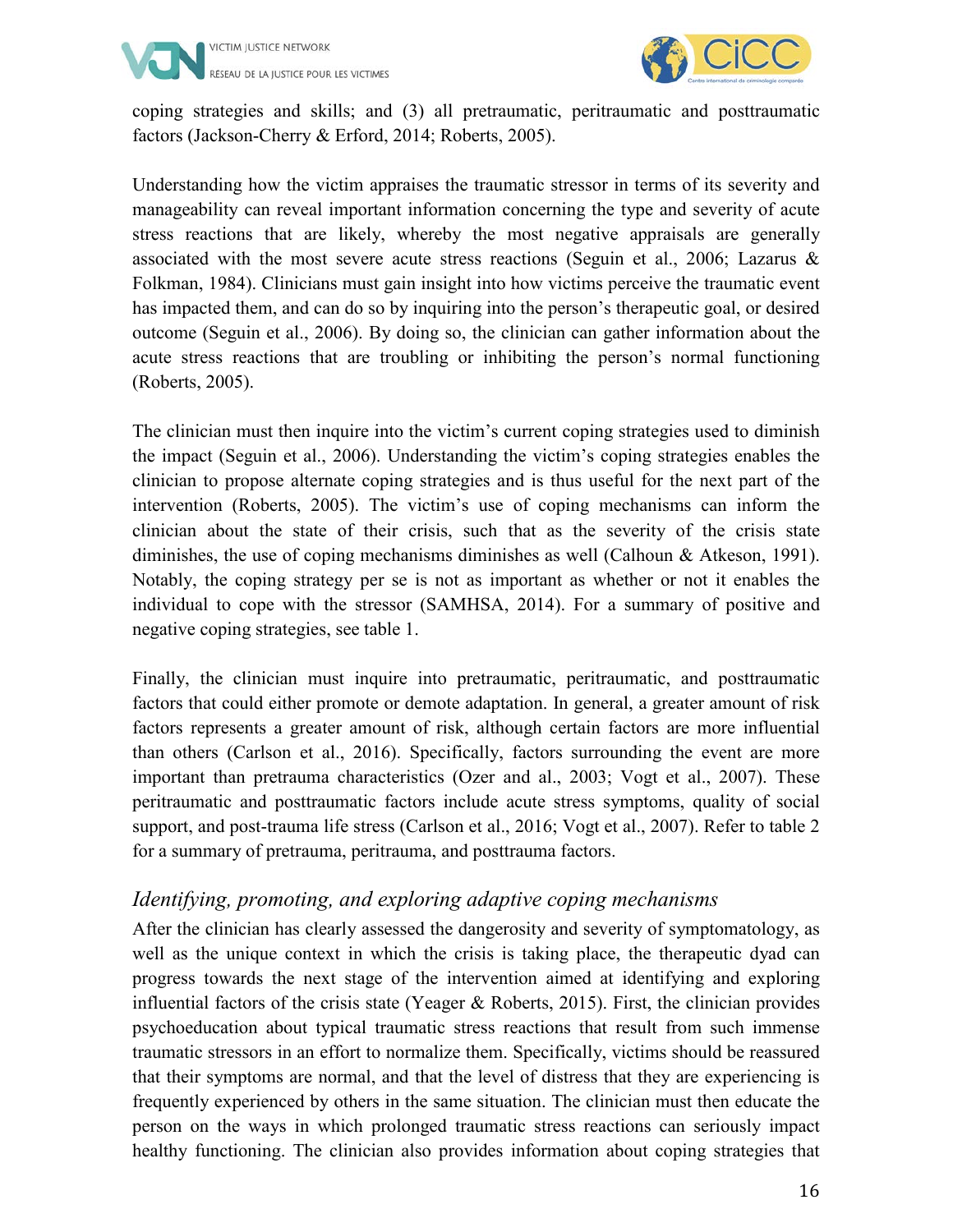



can harm or promote adaptation. Subsequently, the clinician and client engage in collaborative brainstorming to identify problematic traumatic reactions and coping strategies (Yeager & Roberts, 2015). The therapeutic pair discuss the survivor's existing coping strategies while making parallels to the aforementioned adaptive coping strategies. As such, the clinician's analysis of the crisis is revealed progressively as to not directly confront or criticize the victim but instead provide knowledge that will lead them to make their own inferences regarding their maladaptive strategies. After problematic and adaptive coping mechanisms have been identified, the clinician must propose *all* resources that can diminish these specific traumatic reactions. As such, the clinician may summarize therapeutic options to diminish emotional and cognitive stress reactions, and problemsolving techniques to diminish behavioral stress reactions such as avoidance (Roberts, 2005). In addition to identifying possible treatment options, the clinician must inform the client about how and where to access external resources. The clinician can provide these resources to the client immediately, such that victims can be taught a variety of stabilizing strategies, such as breathing exercises, grounding, meditation, visualization amongst others. The client is thus in a position of control, whereby he or she can choose the course of action that will be taken. Of note, psychoeducation concerning normal and maladaptive traumatic stress reactions and coping strategies must also be offered to possible indirect victims, as should psychoeducation concerning the availability and accessibility of additional resources.

#### *Implementing a Concrete Action Plan*

Firstly, the victim's safety and security must be ensured. For example, victims representing a suicide risk should be hospitalized. Hospitalization can also be an option for victims exhibiting traumatic stress reactions that are so severe that they require medication in order to blunt the stress response. Moreover, victims presenting with somatization complaints should be referred for a medical evaluation (SAMHSA, 2014).

Subsequent action should be aimed towards providing the victim with the adaptive coping resources to decrease risk developing further symptoms. If the victim's assessment reveals low risk for developing trauma-related symptoms, and/or if the victim does not require further assistance after the intervention, the clinician may proceed with a plan of intervention. On the contrary, if the victim requires further assistance, the clinician must initiate the first step in implementing the use of existing or additional resources. For instance, clinicians should mobilize friends and family of victims with poor social support networks in order to diminish feelings of isolation (Yeager & Roberts, 2015). Moreover, victims revealing moderate to high risk for developing trauma-related symptoms require help beyond the scope of the intervention and must be referred, either to medical doctors or to clinical psychologists (Yeager & Roberts, 2015). It is crucial for workers in this field to remain up-to-date with the most recent and empirically supported psychological and pharmacological interventions. For a complete summary, see Part III.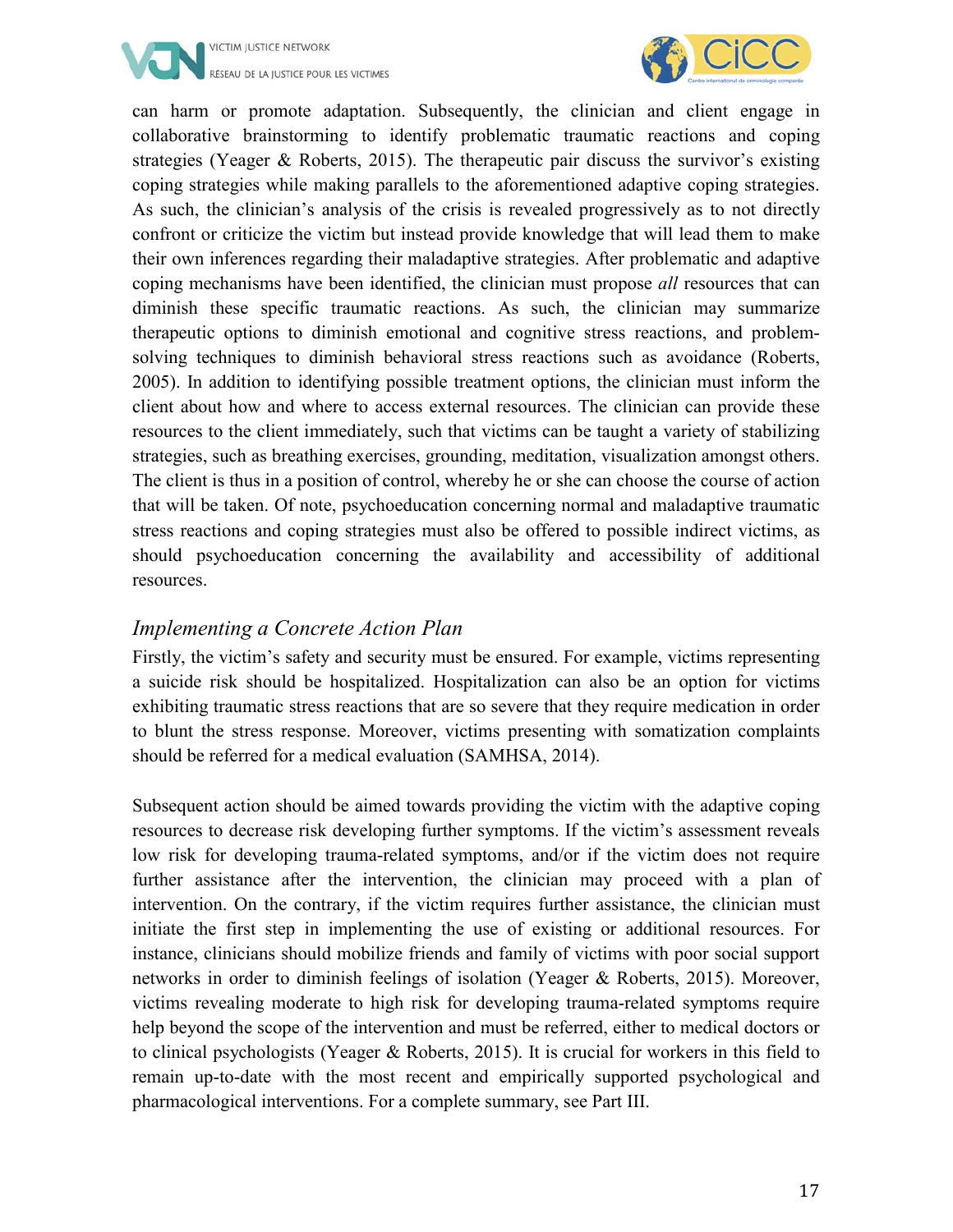



#### *Follow-up*

The follow-up characterizes a crucial last stage in the intervention. Specifically, the clinician can communicate with the victim or with the service provider to whom they were referred to evaluate the individual's post-crisis adaptation.

#### **PART III: Toolkit**

#### **3.0 Assessing Symptom Severity and Client-Treatment Matching**

Assessing the severity of the victim's symptomatology plays a crucial role in the referral process. An efficient assessment will decrease the time lapse between the development of symptoms and the appropriate intervention response, therefore decreasing the likelihood of developing a consequent pathology (Hill, 2009). If an individual's reaction to the trauma is not severe, minimal interventions, such as giving advice and psycho-education, may be a sufficient form of assistance (Hill, 2009). If, on the other hand, the victim feels overwhelmed, have difficulties in adjusting or need a safe space to express themselves, an intervention may be required. Moderate forms of intervention can consist of active listening from a paraprofessional, an extended social support through support groups or even short term professional attention such as crisis intervention (Hill, 2009). If symptoms are so debilitating that they interfere with social functioning, the victim must be encouraged to seek professional help (Hill, 2009). Professional assistance can include a short-term therapy or longer-term psychological treatment, especially when an individual has been exposed to a constellation of traumatic events during the developmental phase.

There are various types of psychological and therapeutic approaches to treat or address symptoms present in trauma-related disorders. *Trauma-focused psychological approaches* address PTSD symptoms by directly confronting thoughts, feelings, or memories of the traumatic event (e.g., cognitive behavior therapy). *Non-trauma-focused psychological approaches* target an individual's experience of PTSD symptoms without a direct confrontation to thoughts and emotions related by the traumatic experience (e.g., interpersonal therapy; Cusack et al., 2016). Trauma-focused approaches are empirically supported and strongly recommended to address trauma-related disorders (Foa, Keane, Friedman, & Cohen, 2008; Cusack et al., 2016). In the circumstances where the victim's state is so disorganized and that the crisis is too extreme, hospitalization should be considered as a means to stabilized the victim (Hill, 2009). Table 5 lists a few of the most recurrent psychological assistance approaches discussed in the literature, most of which are highly suggested to treat PTSD.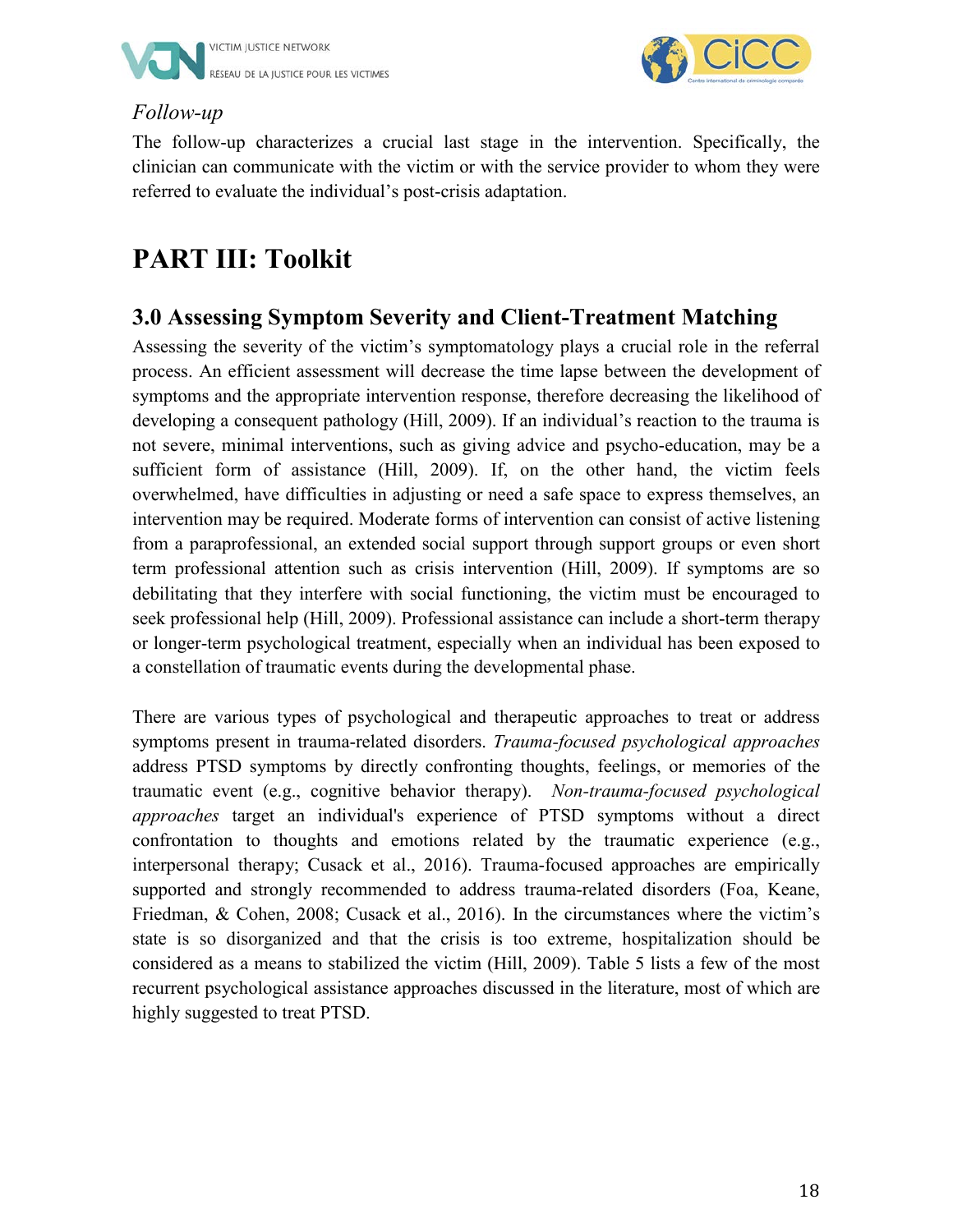

sessions<sup>4-5</sup>



### $\int$  CiCC

#### **Psychological Assistance Approaches**

| <b>Trauma-Focused Therapeutic Techniques</b>                                   |                                                                                                                                                                                                                                                                                                                                                                                                                                                                                                                                                                                                                                                                                                                                                                                                                                                                                                                        |                                                                                                                                                                                                                                                                                                                                                 |                                                                                                                                                                                                                                                                       |  |  |
|--------------------------------------------------------------------------------|------------------------------------------------------------------------------------------------------------------------------------------------------------------------------------------------------------------------------------------------------------------------------------------------------------------------------------------------------------------------------------------------------------------------------------------------------------------------------------------------------------------------------------------------------------------------------------------------------------------------------------------------------------------------------------------------------------------------------------------------------------------------------------------------------------------------------------------------------------------------------------------------------------------------|-------------------------------------------------------------------------------------------------------------------------------------------------------------------------------------------------------------------------------------------------------------------------------------------------------------------------------------------------|-----------------------------------------------------------------------------------------------------------------------------------------------------------------------------------------------------------------------------------------------------------------------|--|--|
| Psychological<br>Approach                                                      | Description                                                                                                                                                                                                                                                                                                                                                                                                                                                                                                                                                                                                                                                                                                                                                                                                                                                                                                            | Aim                                                                                                                                                                                                                                                                                                                                             | <b>Comments</b>                                                                                                                                                                                                                                                       |  |  |
|                                                                                | <b>Trauma Focused Cognitive Behavioural Therapies</b><br>(TF-CBT): A broad category of therapies based on<br>the concepts of learning, conditioning and cognitive<br>theories. Minimum of 8 to 12 weekly 60 to 90 min.<br>sessions $1-5$                                                                                                                                                                                                                                                                                                                                                                                                                                                                                                                                                                                                                                                                               | -To help people identify<br>distorted thinking <sup>5</sup><br>-To modify existing beliefs in<br>order to better coping and<br>problematic behaviors <sup>5</sup>                                                                                                                                                                               | Suggested as a first-line<br>treatment option for PTSD                                                                                                                                                                                                                |  |  |
| Cognitive<br><b>Behavioural</b><br><b>Therapies</b><br>(CBT)                   | <b>Cognitive Processing Therapy: Includes</b><br>psychoeducation and cognitive restructuring while<br>focusing on the implications and meaning of the<br>trauma. Typically 12 sessions lasting $60-90$ min. <sup>12</sup>                                                                                                                                                                                                                                                                                                                                                                                                                                                                                                                                                                                                                                                                                              | -Improving PTSD symptoms,<br>improving depression/ anxiety<br>symptoms, and reducing<br>PTSD disability <sup>12</sup>                                                                                                                                                                                                                           | Suggested as a first-line<br>treatment option for PTSD<br>$5 - 8$                                                                                                                                                                                                     |  |  |
|                                                                                | Cognitive Restructuring: Based on the premises that<br>the interpretation of the event, more than the event<br>itself, is what determines an individual's emotional<br>response. Typically 8 to 12 sessions of 60-90 minutes<br>$4 - 5$                                                                                                                                                                                                                                                                                                                                                                                                                                                                                                                                                                                                                                                                                | -Increase recognition of<br>dysfunctional trauma-related<br>thoughts/beliefs <sup>4-5</sup><br>-Relearn adaptive<br>thoughts/beliefs <sup>4-5</sup>                                                                                                                                                                                             | Suggested as a first-line<br>treatment option for PTSD<br>$4 - 5$                                                                                                                                                                                                     |  |  |
| Exposure-<br><b>Based Therapy</b><br>(EBT)                                     | Based on the emotional processing theory of PTSD<br>and involves confrontation with distressing stimuli<br>related to the trauma. Typically 8 to 12 weekly or<br>biweekly sessions lasting 60 to 90 minutes but should<br>be continued until anxiety is reduced <sup>8</sup> Different<br>techniques include:<br>Imaginal Exposure: use of mental imagery from<br>memory or introduced in scenes presented to the<br>patient by the therapist <sup>5</sup><br>In Vivo Exposure: confronting real life situations<br>that provoke anxiety and are avoided because of their<br>association with the traumatic event <sup>4-8</sup><br>Virtual Reality Exposure-Based Therapy (VR-<br>EBT): use of virtual reality technology to create<br>artificial environments for a simulated exposure <sup>5</sup><br>Prolonged Exposure: manualized intervention<br>including both imaginal and in vivo exposure<br>components $7$ | -Extinguish the conditioned<br>emotional response to<br>traumatic stimuli <sup>5</sup><br>-By learning that nothing<br>"bad" will happen during a<br>traumatic event the patient<br>experiences less anxiety when<br>confronted by stimuli related<br>to the trauma and reduces or<br>eliminates avoidance of feared<br>situations <sup>5</sup> | Suggested as a first-line<br>treatment option for PTSD.<br>Evidence supports the<br>efficacy of exposure<br>therapy for improving<br>PTSD symptoms,<br>achieving loss of PTSD<br>diagnostic, improving<br>depression symptoms for<br>adults with PTSD <sup>3-16</sup> |  |  |
| <b>Eye Movement</b><br><b>Desensitization</b><br>and<br>Reprocessing<br>(EMDR) | The patient holds the distressing image in mind while<br>engaging in saccadic eye movements until<br>desensitization has occurred and the individual<br>reports little or no distress response to the traumatic<br>event. Saccadic eye movements are theorized to<br>interfere with working memory and elicit an orienting<br>response, which lowers emotional arousal.<br>Recommended treatment is 8 to 12 weekly 90-minute                                                                                                                                                                                                                                                                                                                                                                                                                                                                                           | -Decrease or extinguish<br>responses of distress to a<br>traumatic event <sup>5</sup>                                                                                                                                                                                                                                                           | Suggested as a first-line<br>treatment option for PTSD<br>and can be used in<br>conjunction with in vivo<br>exposure. Often classified<br>as a subgroup of EBT $^{10\text{-}16}$                                                                                      |  |  |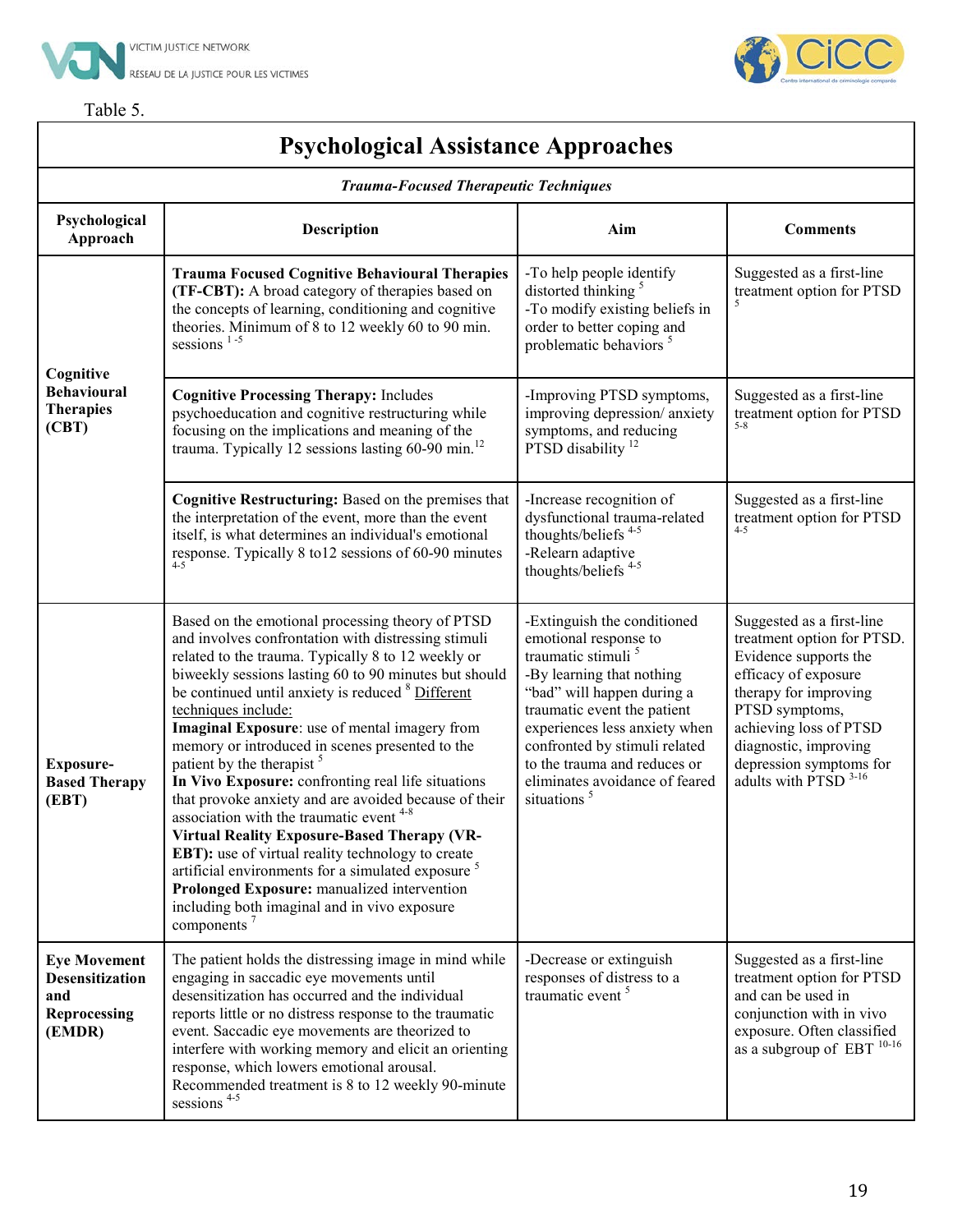



**Narrative Exposure Therapy (NET)** Short term approach in which the patient constructs a narrative about their whole life from birth to the present, while focusing on the detailed report of the traumatic experiences. Based on the principal of exposure therapy and testimony therapy but adapted to address specific needs of a traumatized clientele  $<sup>11</sup>$ </sup> -Highlight an individual's value as a mean to develop adaptive coping strategies<sup>11</sup> Evidence supports the efficacy of NET for improving PTSD symptoms<sup>5</sup> **Brief Eclectic Psychotherapy (BEP)** Manualized treatment for PTSD that combines cognitive-behavioral and psychodynamic approaches to include psychoeducation, imaginal exposure, relaxation exercises, emotional expression through writing tasks amongst others. A strong focus on learning from the trauma. 16 session (45-60 minutes) -Every session targets different aspects of PTSD symptoms -To reduce or cease PTSD symptomatology Some evidence supports the efficacy of BEP for improving PTSD symptoms, reducing depression and anxiety<sup>5</sup> **Psychodynamic Therapy** Functions under the principle that PTSD symptomatology result from the outburst of unconscious memories of the traumatic event. Focuses on the translation of unconscious memories to conscious awareness to reveal the psychological meaning of a traumatic event. Approximately 3 to 7 months in duration <sup>5-9</sup> -Reduce PTSD symptoms through awareness of unconscious memories Evidence supports its efficacy in conditions known to be comorbid to PTSD: depression, anxiety, panic, somatoform disorders, substancerelated disorders and mostly in personality disorders  $5-14$ *Non-Trauma-Focused Therapeutic Techniques* **Interpersonal Therapy** A dynamic approach that focuses on improving interpersonal relationships or adjusting one's expectation of interpersonal relationships in two phases: the acute phase (10 to 20 weekly sessions) and maintenance phase (time un-limited)  $15$ -Improve social support to in turn alleviate interpersonal distress and improve interpersonal relationships <sup>15</sup> Interpersonal therapy has been identified as highly effective for treating depressive disorders<sup>6-15</sup> **Coping Skills Therapies** Use of various techniques to build sufficient coping abilities for one to adapt to stressful or traumatic situations. Does not target trauma-related memories or cognition directly. Approximately 8 sessions (60- 90 minutes)  $4-5$ Different techniques include: **Stress Inoculation Training (SIT):** validated approach to manage stress in several settings**.** 10-14 sessions<sup>5-13</sup> **Assertiveness Training:** ameliorate self-confidence through modification of self-perception. Assists in learning social skills and ease adaptive coping  $2-5$ **Relaxation Training**: teach strategies to obtain a state of relaxation and calmness<sup>5</sup> -Using various techniques to decrease anxiety and ameliorate coping skills<sup>5</sup> Although evidence is not sufficient to determine efficacy of relaxation or SIT for adults with PTSD, some suggests SIT as a first-line treatment option for PTSD. Coping Skills Therapies help to diminish potential for negative cognition, psychological and behavioral reactions and thus prepare an individual for further stressor events  $5-13-16$ 

<sup>1</sup> American Psychiatric Association, 2004; <sup>2</sup>Aschen, 1997; <sup>3</sup>Basoglu, Salcioglu, & Livanou, 2007; <sup>4</sup>Committee on Treatment of Posttraumatic Stress Disorder and Institute of Medicine, 2008; <sup>5</sup>Cusack et al., 2016; <sup>6</sup>De Mello et al., 2005; <sup>7</sup>Foa et al., 2005; <sup>8</sup>Foa et al., 2008; <sup>9</sup> Gersons, Carlier, Lamberts, & Van Der Kolk, 2004; <sup>10</sup>National Institute for Health and Clinical Excellence, 2005; <sup>11</sup> Neuner, Schauer, Klaschik, Karunakara, & Elbert, 2004; <sup>12</sup> Resick & Schnicke, 1993; <sup>13</sup> Serino et al., 2014; <sup>14</sup> Shedler, 2010; <sup>15</sup> Stuart, 2006.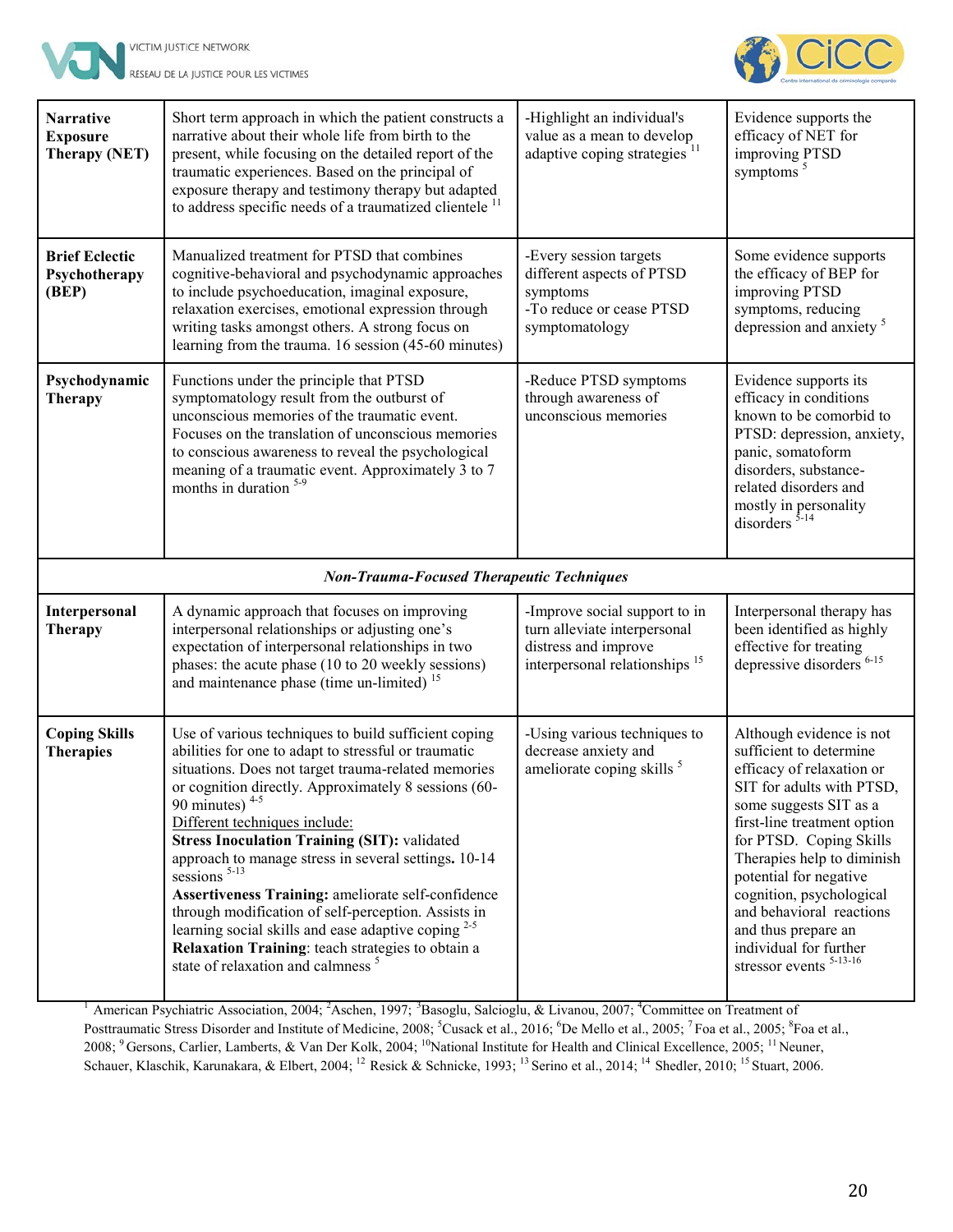



#### **Concluding Remarks**

In 2015, national police services in Canada reported 1.9 million criminal code violations (Allen, 2015). The high prevalence of crimes and crime victims raises the relevant concern whether their needs are being managed effectively. Addressing victim's needs involves detecting, assessing, intervening and referring victims of crime in an adequate manner. The importance of rapidly detecting and assessing symptoms of traumatic stress resulting from victimization is a crucial step in intervening effectively and directing the victim to appropriate resources. Given that many victims who suffer from symptoms of traumatic stress are left untreated, it is of utter importance for those who deliver support and services to these victims, to possess the appropriate tools to assess one's risk of developing further pathology and their need for further assistance.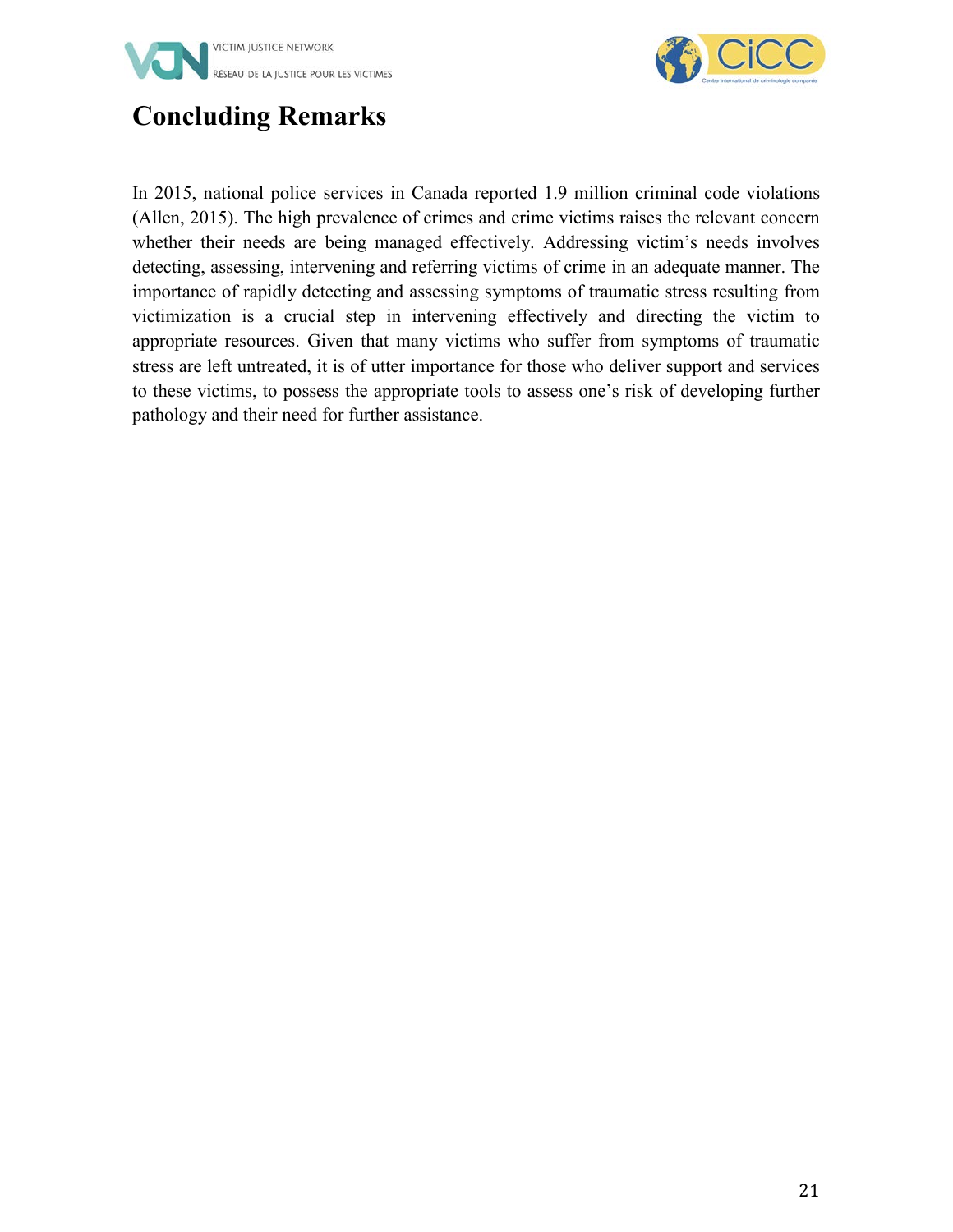



#### **References**

- Ahmed, A. S. (2007). Post-traumatic stress disorder, resilience and vulnerability. *Advances in Psychiatric Treatment, 13,* 369–375.
- Alim, T. N., Graves, E., Mellman, T. A., Aigbogun, N., Gray, E., Lawson, W., & Charney, D. S. (2006). Trauma exposure, posttraumatic stress disorder and depression in an African-American primary care population. *Journal of the National Medical Association, 98*, 1630–1636.
- Allen, M. (2015). Police Reported Crime Statistics Canada, 2015. Ottawa: Canadian Center for Justice Statistics. Retrieved from: http://www.statcan.gc.ca/pub/85- 002-x/2016001/article/14642-eng.pdf
- American Psychiatric Association (2004). *Practice guideline for the treatment of patients with acute stress disorder and posttraumatic stress disorder*. Retrieved December 12, 2011, from http://psychiatryonline.org/content.aspx?bookid= 28&sectionid=1670530#52282.
- American Psychiatric Association. (2013). *Diagnostic and statistical manual of mental disorders* (5<sup>th</sup> ed.). Arlington, VA: American Psychiatric Publishing.
- Aschen, R.A. (1997) Assertion training therapy in psychiatric milieus. *Archives of Psychiatric Nursing 11*, 46–51.
- Babson, K. A. & Feldner, M. T. (2010). Temporal relations between sleep problems and both traumatic event exposure and PTSD: A critical review of the empirical literature. *Journal of Anxiety Disorders, 24*, 1–15.
- Basoglu, M., Salcioglu, E., & Livanou, M. (2007). A randomized controlled study of single- session behavioural treatment of earthquake-related post-traumatic stress disorder using an earthquake simulator. *Psychological Medicine, 37,* 203–213.
- Beck, A. T., Rush, A. J., Shaw, B. F., & Emery, G. (1979). *Cognitive Therapy of Depression.* New York: Guilford.
- Boccellari, A., Alvidrez, J., Shumway, M., Kelly, V., Merrill, G., Gelb, M.,…Okin, R. L. (2007). Characteristics and psychosocial needs of victims of violent crime identified at a public-sector hospital: Data from a large clinical trial. *General Hospital Psychiatry, 29*, 236-243.
- Bonanno, G. A. (2004). Loss, trauma, and human resilience: Have we underestimated the human capacity to thrive after extremely aversive events? *American Psychologist, 59*, 20-28.
- Bonanno, G. A., Galea, S., Bucciarelli, A., & Vlahov, D. (2007). What predicts psychological resilience

after disaster? The role of demographics, resources, and life stress*. Journal of Consultating and Clinical Psychology, 75*, 671-682.

- Breslau, N. (2002). Epidemiologic studies of trauma, posttraumatic stress disorder, and other psychiatric disorders. *Canadian Journal of Psychiatry, 47*, 923-929.
- Breslau, N. (2009). The epidemiology of trauma, PTSD, and other posttrauma Disorders. *Trauma Violence Abuse, 10*, 198-210.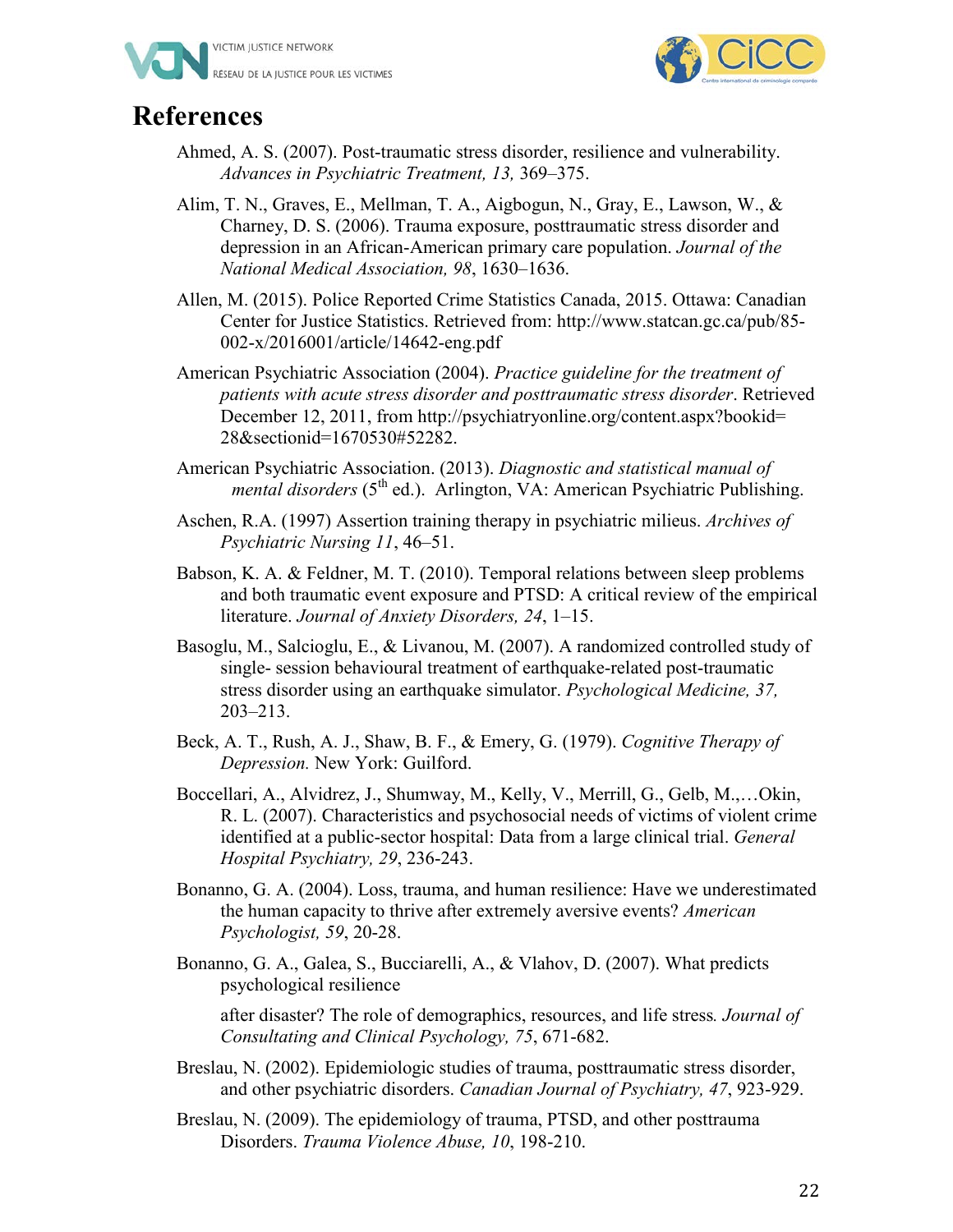



- Breslau, N., Koenen, K. C., Luo, Z., Agnew-Blais, J., Swanson, S., Houts, R. M., Poulton, Richie., & Moffitt, T. (2014). Childhood maltreatment, juvenile disorders and adult posttraumatic stress disorder: A prospective investigation*. Psychological Medicine, 44*, 1937-1945.
- Breslau, N., Peterson, E. L., & Schultz, L. R. (2008). A second look at prior trauma and the posttraumatic stress disorder effects of subsequent trauma: A prospective epidemiological study. *Archive of General Psychiatry, 65*, 431-437.
- Brunet, A., Boyer, R., Weiss, D. S., & Marmar, C. R. (2001). The effects of initial trauma exposure on the symptomatic response to a subsequent trauma. *Canadian Journal of Behavioral Science, 33*, 97-102.
- Bryant, R., Creamer, M., O'Donnell, M. L., Silove, D., & McFarlane, A. C. (2008). A multisite study of the capacity of acute stress disorder diagnosis to predict posttraumatic stress disorder. *Journal of Clinical Psychiatry, 69*, 923-929.
- Calhoun, K. S., & Atkeson, B. M. (1991). *Treatment of rape victims: Facilitating psychosocial adjustment.* Toronto, ON: Pergamon Press.
- Campbell, R., Wasco, S., Ahrens, C., Sefl T and Barnes, H. (2001) Preventing the 'second rape'. *Journal of Interpersonal Violence* 16: 1239 1259.
- Carlson, E. B., Palmieri, P. A., Field, N. P., Dalenberg, C. J., Macia, K. S., & Spain, D. A. (2016). Contributions risk and protective factors to prediction of psychological symptoms after traumatic experiences. *Comprehensive Psychiatry, 69*, 106-115.
- Carver, S. (1997). You want to measure coping but your protocol's too long: Consider the brief COPE. *International Journal of Behavioral Medicine, 4*, 92– 100.
- Charney, D. S. (2004). Discovering the neural basis of human social anxiety: A diagnostic and therapeutic imperative*. American Journal of Psychiatry, 67*, 34- 39.
- Chiu, K. B., Deroon-Cassini, T. A., & Brasel, K. J. (2011). Factors identifying risk for psychological distress in the civilian trauma population. *Academy of Emerging Medicine, 18*, 1156-1160.
- Cloitre, M., Courtois, C. A., Charuvastra, A., Carapezza, R., Stolbach, B. C., & Green, B. L. (2011). Treatment of complex PTSD: Results of the ISTSS expert clinician survey on best practices. *Journal of Traumatic Stress, 24*, 615–627.
- Cole, P. M., Martin, S. E., & Dennis, T. A. (2004). Emotion regulation as a scientific construct: methodological challenges and directions for child development research. *Child Development, 75,* 317-333.
- Committee on Treatment of Posttraumatic Stress Disorder, and Institute of Medicine (2008). *Treatment of posttraumatic stress disorder: An assessment of the evidence*. Washington, DC: National Academies Press.
- Copeland, W. E., Keeler, G., Angold, A., & Costello, E. J. (2007). Traumatic events and post-traumatic stress in childhood. *Archives of General Psychiatry, 64*, 577-584.
- Cordova, M. J., Walser, R., Neff, J., & Ruzek, J. T. (2005). Predictors of emotional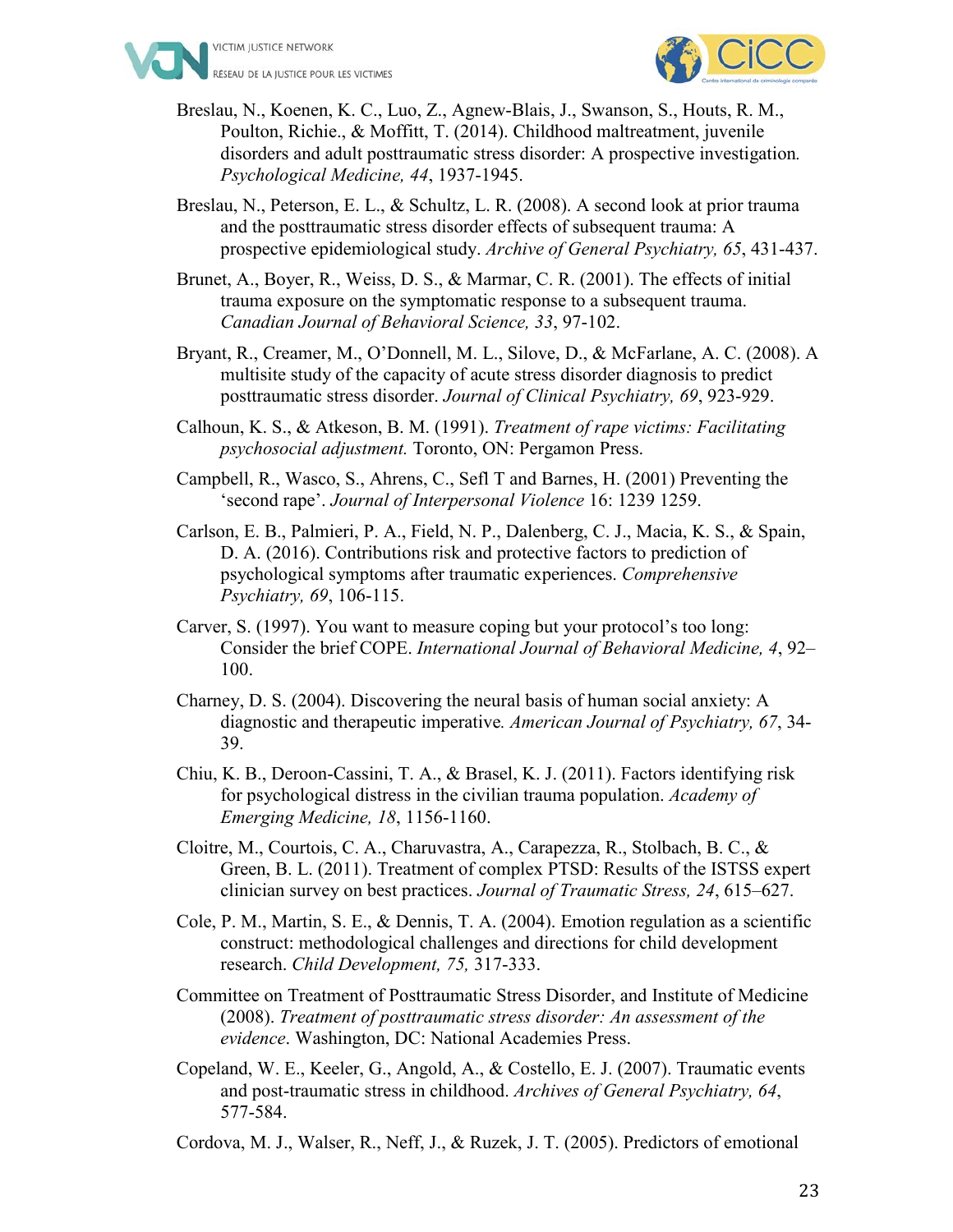



adjustment following traumatic injury: Personal, social, and material resources. *Prehospital Disaster Medicine, 20*, 7-13.

- Cusack. K., Jonas, D., Forneris, C. A., Wines, C., Sonic, J., Middleton,J. C.,… & Gaynes, B. (2016). Psychological treatments for adults with posttraumatic stress disorder: A systematic review and meta-analysis. *Clinical Psychology Review*, *43*, 128-141.
- Cyr, M., McDuff, P., Wright, J., Theriault, C., & Cinq-Mars, C. (2005). Clinical correlates and repetition of self-harming behaviors among female adolescent victims of sexual abuse. *Journal of Child Sexual Abuse, 14*, 49-68.
- De Mello, M., De Jesus Mari, J., Bacaltchuk, J., Verdeli, H., & Neugebauer, R. (2005). A systematic review of research findings on the efficacy of interpersonal therapy for depressive disorders. *European Archives of Psychiatry and Clinical Neuroscience, 255* (75).
- Dempsey, M. (2002). Negative coping as mediator in the relation between violence and outcomes: Inner-city African American youth. *American Journal of Orthopsychiatry, 72*, 102-109.
- DiGrande, L., Neria, Y., Brackbill, R. M., Pulliam, P., & Galea, S. (2011). Long-term posttraumatic stress symptoms among 3,271 civilian survivors of the September 11, 2001, terrorist attacks on the World Trade Center. *American Journal of Epidemiology, 173*, 271–281.
- Dunn, E. C., Gilman, S. E., Willett, J. B., Slopen, N. B., & Molnar, B. E. (2012). The impact of exposure to interpersonal violence on gender differences in adolescent-onset major depression: Results from the National Comorbidity Survey Replication (NCS–R). *Depression and Anxiety*, (5), 392-9.
- Ehlers, A., & Clark, D. M. (2000). A cognitive model of posttraumatic stress disorder. *Behavior Research and Therapy, 38*, 319-345.
- Elesser, K., & Sartory, G. (2007). Memory performance and dysfunctional cognitions in recent trauma victims and patients with posttraumatic stress disorder. *Clinical Psychology and Psychotherapy, 14*, 464-474.
- Feder, A., Mota, N., Salim, R., Rodriguez, J., Singh, R., Schaffer, J., ... & Reissman, D. B. (2016). Risk, coping and PTSD symptom trajectories in World Trade Center responders. *Journal of psychiatric research*, *82*, 68-79.
- Feder, A., Nestler, E. J., & Charney, D. S. (2009). Psychobiology and molecular genetics of resilience. *Nature Reviews Neuroscience, 10*, 446-457.
- Fergus, S., & Zimmerman, M. A. (2005). Adolescent resilience: A framework for understanding healthy development in the face of risk. *Annual Review of Public Health, 26*, 399–419.
- Foa, E.B., Hembree, E.A., Cahill, S.P., Rauch, S.A., Riggs, D.S., Feeny, N.C., & Yadin, E. (2005). Randomized trial of prolonged exposure for posttraumatic stress disorder with and without cognitive restructuring: Outcome at academic and community clinics. *Journal of Consulting and Clinical Psychology, 73*, 953–964. http://dx.doi.org/10. 1037/0022-006×.73.5.953.
- Foa, E.B., Keane, T.M., Friedman, M.J., & Cohen, J.A. (2008). Effective treatments for PTSD: Practice guidelines from the international society for traumatic stress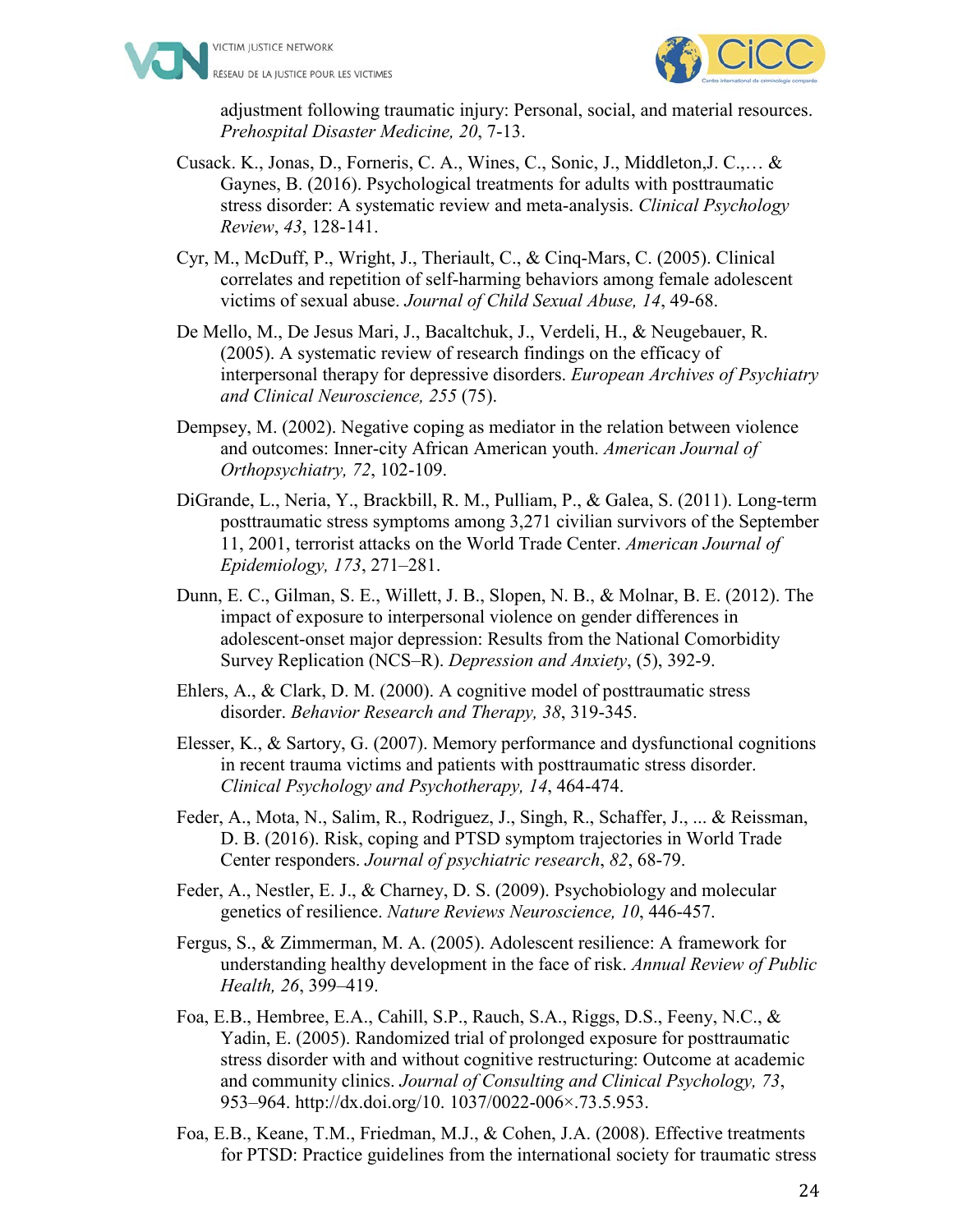



studies (2nd ed.). New York: Guilford Press.

- Ford, J. D., & Gomez, J. M. (2015). Dissociation and posttraumatic stress disorder (PTSD) in non-suicidal self-injury and suicidality: A review. *Journal of Trauma and Dissociation, 16*, 487-522.
- Ford, J. D., Grasso, D. A., Elhai, J. D., & Courtois, C. A. (2015). Posttraumatic stress disorder (2<sup>nd</sup> ed.). New York: Elsevier.
- Friedman, M.J. (2014). Two reactions to trauma. In J. W. Barnhill (Ed.), *DSM-5 clinical cases* (pp. 156-158). Washington, DC: American Psychiatric Association. Americans in an urban health setting. *American Journal of Orthopsychiatry, 81*, 31–37.
- Gersons, B., Carlier, I., & Olff, M. (2004). Manual brief eclectic psychotherapy (BEP) for posttraumatic stress disorder. Amsterdam: Academic Medical Centre.
- Gloria, T., & Steinhardt, A. (2016). Relationships Among Positive Emotions, Coping, Resilience and Mental Health. *Stress and Health, 32* (2), 145-156.
- Goldberg-Looney, D., Perrin, B., Snipes, J. & Calton, M. (2016). Coping styles used by sexual minority men who experience intimate partner violence. *Journal of Clinical Nursing, 25*, 3687–3696. doi:10.1111/jocn.13388
- Green, D. L., & Diaz, N. (2008). Predictors of emotional stress in crime victims: Implications for treatment. *Brief Treatment and Crisis Intervention, 7*, 194-205.
- Greenberg, M. S., & Beach, S. R. (2004). Property crime victims' decision to notify the police: Social, cognitive, and affective determinants. *Law and Human Behavior, 28*, 177-186.
- Grych, J., Hamby, S., & Banyard, V. (2015). The resilience portfolio: Understanding healthy adaptation in victims of violence. *Psychology of Violence, 5*, 343-354.
- Guay, S., Billette, V., & Marchand, A. (2006). Exploring the links between posttraumatic stress disorder and social support: Processes and potential research avenues. *Journal of Traumatic Stress, 19*, 327– 338.
- Gul, E. & Karanci, N. (2017). What Determines Posttraumatic Stress and Growth Following Various Traumatic Events? A Study in a Turkish Community Sample. *Journal of Traumatic Stress*, early view. doi:10.1002/jts.22161
- Hagemann, O. (1992). Victims of violent crime and their coping processes. In E. Viano (Ed.), *Critical Issues in Victimology: International Perspectives* (pp. 58- 67). New York: Springer.
- Hamby, S. (2014). *Battered women's protective strategies: Stronger than you know*. New York: Oxford University Press.
- Hetzel-Riggin, M. D., & Wilber, E. L. (2010). To dissociate or suppress? Predicting automatic vs. conscious cognitive avoidance. *Journal of Trauma and Dissociation, 11*, 444-457.
- Hill, J. K. (2009). *Working with victims of crime: A manual applying research to clinical practice* (2nd Ed.). Ottawa: Department of Justice Canada.
- Hinton, D. E., Park, L., Hsia, C., Hofmann, S., & Pollack, M. H. (2009). Anxiety disorder presentations in Asian populations: A review. *CNS Neuroscience and*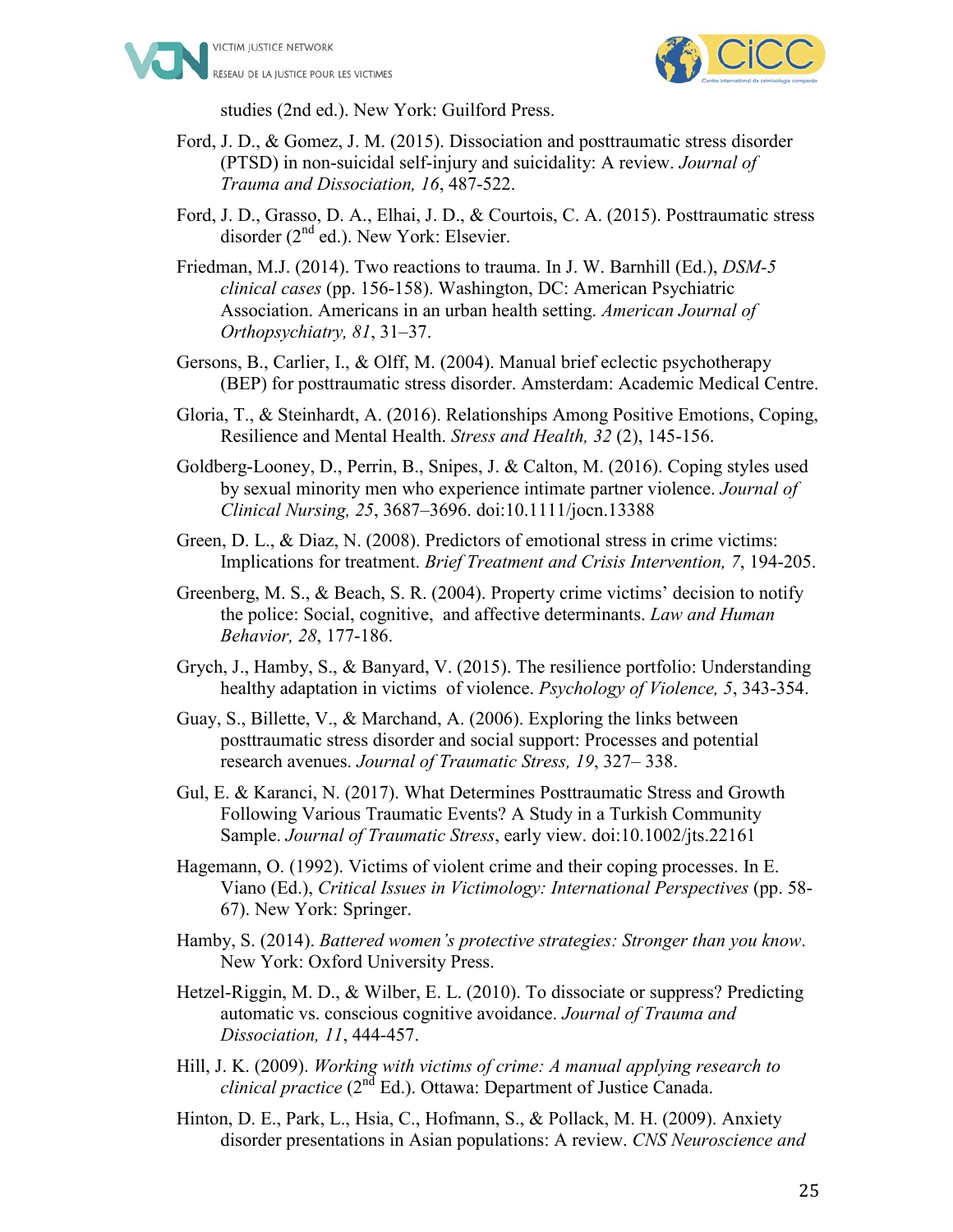



*Therapeutics, 15*, 295–303.

Hobfoll, S. E. (2001). The influence of culture, community, and the nested-self in the stress response: Advancing conservation of resources theory. *Applied Physiology, 50*, 337-421.

Hohman, M. (2012). *Motivational interviewing in social work practice.* New York: Guilford Press.

Hoshmand, L. T. (2007). Cultural–ecological perspectives on the understanding and assessment of trauma. In *Cross-cultural assessment of psychological trauma and PTSD* (pp. 31–50). New York: Springer Science Business Media.

Jackson-Cherry, L. R., & Erford, B. T. (2014) *Crisis assessment, intervention, and prevention*. Upper Saddle River, NJ: Pearson Education.

James, R. K., & Gilliland, B. E. (2005). *Crisis intervention strategies* (5th ed.). Belmont, CA: Thomson Brooks/Cole.

Janoff-Bulman, R. (1992). Shattered Assumptions. New York: Free Press.

- Karam, E. G., Friedman, M. J., Hill, E. D., Kessler, R. C., McLaughlin, K. A., Petukhova, M., … Koener., K. (2014). Cumulative traumas and risk thresholds: 12-month PTSD in the world of mental health (WMH) surveys. *Depression and Anxiety, 31*, 130-142.
- Kirby, R., Shakespeare-Finch, J., & Palk, G. (2011). Adaptive and Maladaptive Coping Strategies Predict Posttrauma Outcomes in Ambulance Personnel. *Traumatology*, *17* (4), 25 – 34. doi: 10.1177/1534765610395623
- Kirst-Ashman, K. K., & Hull, G. H. (2008). *Generalist practice with organizations and communities* (4th ed.). Belmont, CA: Cengage Learning.
- Koenen, K. C. (2006). Developmental epidemiology of PTSD: self-regulation as a central mechanism. *Annals of the New York Academy of Sciences, 107*1, 255– 266.
- Kremen, W. S., Koenen, K. C., Afari, N., & Lyons, M. J. (2012). Twin studies of posttraumatic stress disorder: Differentiating vulnerability factors from sequelae. *Neuropharmacology, 62*, 647-653.
- Lauth-Lebens, M., & Lauth, G. W. (2016). Risk and resilience factors of posttraumatic stress disorder: A review of current research. *Clinical and Experimental Psychology, 2*, 120-126.
- Layous, K., Chancellor, J., & Lyubomirsky, S. (2014). Positive activities as protective factors against mental health conditions. *Journal of Abnormal Psychology, 123*, 2-12.
- Lazarus, R. S., & Folkman, S. (1984). *Stress, appraisal, and coping*. New York: Springer.
- Maguire, M. (1991) The needs and rights of victims of crime. In: Tonry M (ed.) Crime and Justice: A Review of the Research, Volume 14. Chicago: University of Chicago Press, 363 433.
- Martin, C. G., Cromer, L. D., DePrince, A. P., & Freyd, J. J. (2013). The role of cumulative trauma, betrayal, and appraisals in understanding trauma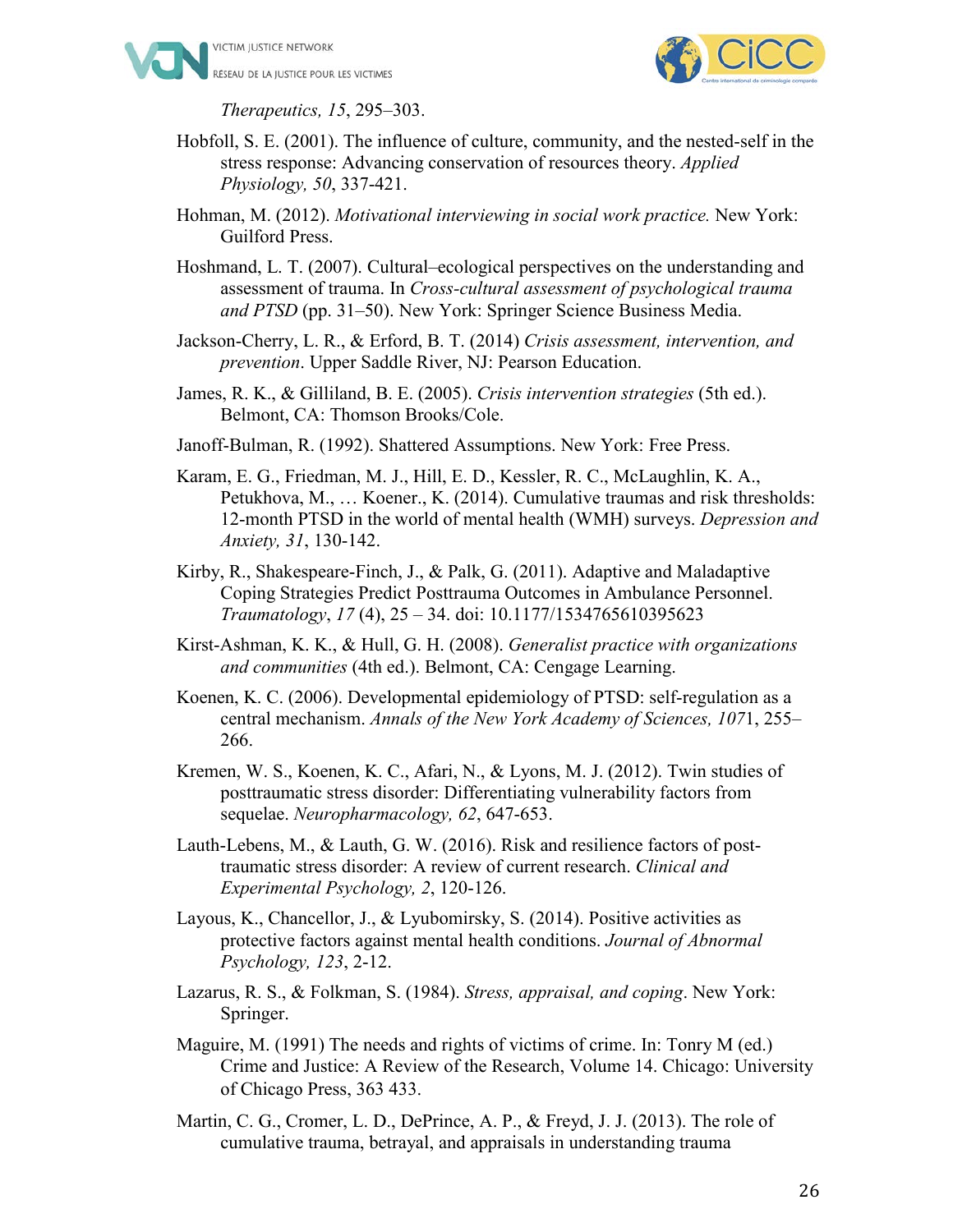



symptomatology. *Psychological Trauma, 52*, 110-118.

- Marques, L., Robinaugh, D. J., LeBlanc, N. J., & Hinton, D. (2011). Cross-cultural variations in the prevalence and presentation of anxiety disorders. *Expert Review of Neurotherapeutics, 11*, 313–322.
- Masten, A. S. (2011). Resilience in children threatened by extreme adversity: Frameworks for research, practice, and translational synergy. *Development and Psychopathology, 23*, 493-506.
- McLean, C. P. & Anderson, E. R. (2009). Brave men and timid women? A review of the gender differences in fear and anxiety. *Clinical Psychology Review, 29*, 496–505.
- Moak, Z. B. & Agrawal, A. (2010). The association between perceived interpersonal social support and physical and mental health: Results from the National Epidemiological Survey on Alcohol and Related Conditions. *Journal of Public Health: Oxford Journals, 32*, 191–201.
- Morrison, W., & Doucet, C. (2008). Examining the relationship between victimization and substance use problems. In *Implications for the Development of Responsive Services for Clients.* Fredericton: New Brunswick.
- Moyers, T. B., & Miller, W. R. (2013). Is low therapist empathy toxic? *Psychology of Addictive Behaviors, 27*, 878–884.
- Myer, R. A. (2001). *Assessment for crisis intervention: A triage assessment model*. Belmont, CA: Wadsworth, Brooks/Cole.
- National Institute for Health and Clinical Excellence (2005). Post-traumatic stress disorder. London.
- Neuner, F., Schauer, M., Klaschik, C., Karunakara, U., & Elbert, T. (2004). A comparison of narrative exposure therapy, supportive counseling, and psychoeducation for treating posttraumatic stress disorder in an African refugee settlement. *Journal of Consulting and Clinical Psychology, 72*, 579–587.
- Norris, F. H., & Kaniasty, K. (2008). Longitudinal linkages between perceived social support and posttraumatic stress symptoms: Sequential roles of social causation and social selection. *Journal of Traumatic Stress, 12*, 274-281.
- O'Donnell, M. L., Elliott, P., Creamer, M., & Wolfgang, B. (2007). The role of posttraumatic appraisal in the development and maintenance of posttraumatic stress disorder. *Journal of Traumatic Stress, 20*, 173-182.
- Olff, M., Langeland, W., Draijer, N., & Gersons, B. P. R. (2007). Gender differences in posttraumatic stress disorder. *Journal of Nervous and Mental Disease, 133*, 183-204.
- Ozer, E. J., Best, S. R., Lipsey, T. L., & Weiss, D. S. (2003). Predictors of posttraumatic stress disorder and symptoms in adults: A meta-analysis. *Psychological Bulletin, 129*, 52-73.
- Park, C. L. (2010). Making sense of the meaning literature: An integrative review of meaning making and its effects on adjustment to stressful life events. *Psychological Bulletin, 136*, 257-301.

Peterson, C. Park, N., Pole, N., D'Andrea, W., & Seligman, M. E. (2008). Strengths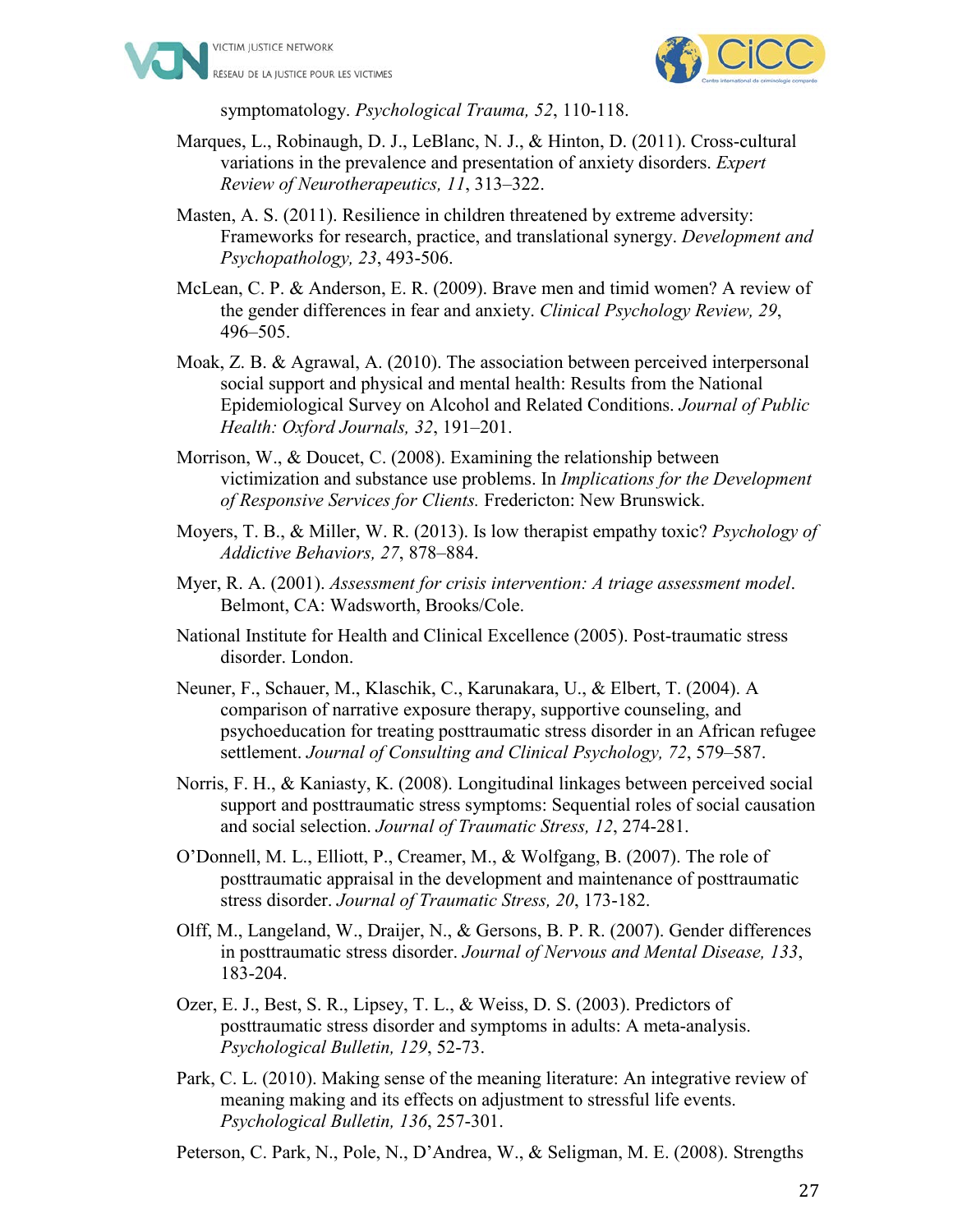



of character and posttraumatic growth*. Journal of Traumatic Stress, 21*, 214- 217.

- Perreault, S. (2015) *Criminal victimization in Canada, 2014*. Juristat. Statistics Canada Catalogue no. 85-002-X.
- Pietrzak, R. H., Goldstein, R. B., Southwick, S. M., & Grant, B. F. (2011a). Personality disorders associated with full and partial posttraumatic stress disorder in the U.S. population: Results from Wave 2 of the National Epidemiologic Survey on Alcohol and Related Conditions. *Journal of Psychiatry Research, 45*, 678–686.
- Resick, P., & Schnicke, M. (1993). Cognitive processing therapy for rape victims: A treatment manual. Thousand Oaks, CA: Sage Publications.
- Roberts, A. R. (2002). Assessment, crisis intervention and trauma treatment: The integrative ACT intervention model. *Brief Treatment and Crisis Intervention, 2*, 1–21.
- Roberts, A. R. (2005). *Crisis intervention handbook: Assessment, treatment, and research*. New York: Oxford University Press.
- Roberts, A. L., Gilman, S. E., Breslau, J., Breslau, N., & Koenen, K. C. (2011). Race/ethnic differences in exposure to traumatic events, development of posttraumatic stress disorder, and treatment-seeking for post-traumatic stress disorder in the United States. *Psychological Medicine: A Journal of Research in Psychiatry and the Allied Sciences, 41*, 71–83.
- Roberts, A. R., & Yeager, K. R. (2009). *Pocket guide to crisis intervention*. New York: Oxford University Press.
- Rothbaum, B. O., Foa, E. B., Riggs, D. S., & Murdock, T. (1992). A prospective examination of post-traumatic stress disorder in rape victims. *Journal of Traumatic Stress, 5*, 455-475.
- Rutter, M. (2012). Resilience as a dynamic concept. *Development and Psychopathology, 24,* 335-344.
- Santiago, P. N., Ursano, R. J., Gray, C. L., Pynoos, R. S., Spiegel, D., Lewis-Fernandez, R.,… & Fullerton, C. S. (2013). A systematic review of PTSD prevalence and trajectories in DSM-5 defined trauma exposed populations: Intentional and non-intentional traumatic events. *PLoS One, 8*. doi: 10.1371/journal.pone.0059236
- Sareen, J. (2014). Posttraumatic stress disorder in adults: Impact, comorbidity, risk factors, and treatment. *Canadian Journal of Psychiatry, 59*, 460-467.
- Sayed, S., Iacoviello, B. M., & Charney, D. S. (2015). Risk factors for the development of psychopathology following trauma. *Current Psychiatry Reports, 17*, 1-7.
- Scarpa, A. J., Haden, S. C., & Hurley, J. (2006). Community violence victimization and symptoms of post-traumatic stress disorder: The moderating effects of coping and social support. *Journal of Interpersonal Violence, 21*, 446-469.
- Schnell, T. (2011). Individual differences in meaning-making: Considering the variety of sources of meaning, their density and diversity. *Personality and*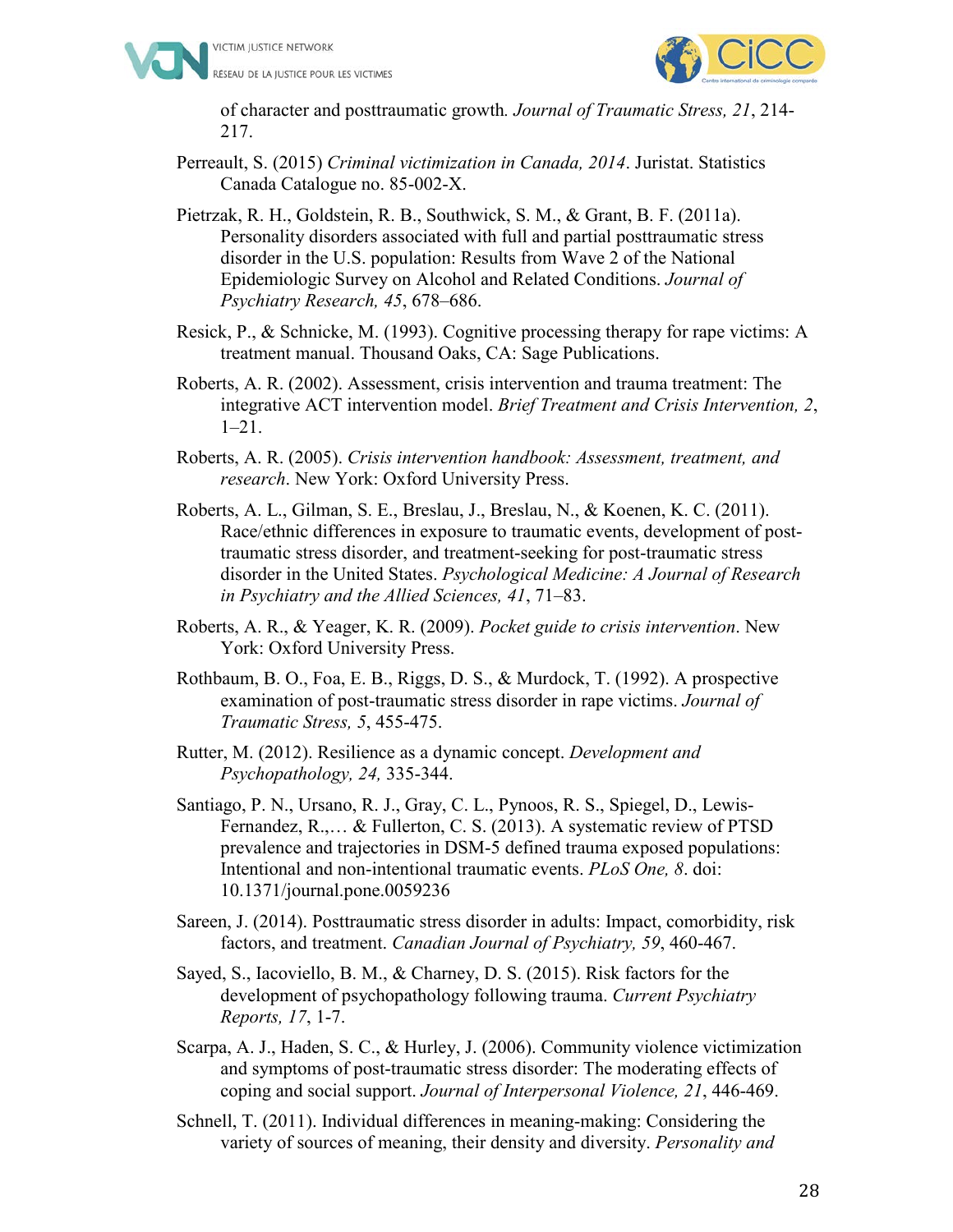



*Individual Differences, 51*, 667-673.

- Seguin, M., Brunet, A., & Leblanc, L. (2006). *Intervention en Situation de Crise et en Contexte Traumatique*. Montreal: Gaetan Morin.
- Serino, S., Triberti, S., Villani, D., Cipresso, P., Gaggioli, A., & Riva, G. (2014). Toward a validation of cyber-interventions for stress disorders based on stress inoculation training: a systematic review. *Virtual Reality, 18,* 73–87. Doi : 10.1007/s10055-013-0237-6
- Sharma, F., Shoshanna, L., Brennan, T., & Betancourt, S. (2017). Coping and mental health outcomes among Sierra Leonean war-affected youth: Results from a longitudinal study. *Development and Psychopathology 29*, 11–23. doi:10.1017/S0954579416001073
- Shea, S. C. (2005). La conduite de l'entretien psychiatrique (edition française par J. Terra et M. Seguin). Paris: Elsevier.
- Shedler, J. (2010). The Efficacy of Psychodynamic Psychotherapy. *American Psychological Association, 65*, 98-109.
- Skaggs, B. G., & Barron, C. R. (2006). Searching for meaning in negative events: Concept analysis. *Journal of Advanced Nursing, 53*, 559-570.
- Skinner, A., Edge, K., Altman, J., & Sherwood, H. (2003). Searching for the structure of coping: a review and critique of category systems for classifying ways of coping. *Psychological Bulletin, 129*(2), 216-69.
- Substance Abuse and Mental Health Services Administration. (2014). Trauma-Informed Care in Behavioral Health Services. Treatment Improvement Protocol (TIP) Series 57. HHS Publication No. (SMA) 13-4801. Rockville, MD: Substance Abuse and Mental Health Services Administration.
- Stuart, S. (2006). Interpersonal psychotherapy: a guide to the basics. *Psychiatric Annals, 36*, 542–550.
- Thoits, P. A. (2011). Mechanisms linking social ties and support to physical and mental health. *Journal of Health and Social Behavior, 52*, 145-161.
- Thompson, M. (2000). Life after rape: A chance to speak? *Sexual and Relationship Therapy, 15*, 325-343.
- Truman, J. L. (2011). *Criminal victimization*, 2010. Washington, DC: U.S. Department of Justice, Bureau of Justice Statistics.
- Ullman, S. E., Filipas, H. H., Townsend, S. M., & Starzynski, L. L. (2007). Psychosocial correlates of PTSD symptom severity in sexual assault survivors. *Journal of Traumatic Stress, 20*, 821–831.
- Vogt, D. S., King, D. W., & King, L. A. (2007). Risk pathways for PTSD: Making sense of the literature. In M. J.
- Friedman, T. M. Keane, & P. A. Resick (Eds.), *Handbook of PTSD: Science and practice* (pp. 99–115). New York: Guilford Press.
- Walsh, M., Stretch, B., Moonie, N., Millar, E., Herne, D., & Webb, D. (2003). *BTEC national: Care*. Oxford: Heinemann Educational Publishers.
- Wemmers, J. (2013). Victims' Experiences in the Criminal Justice System and their